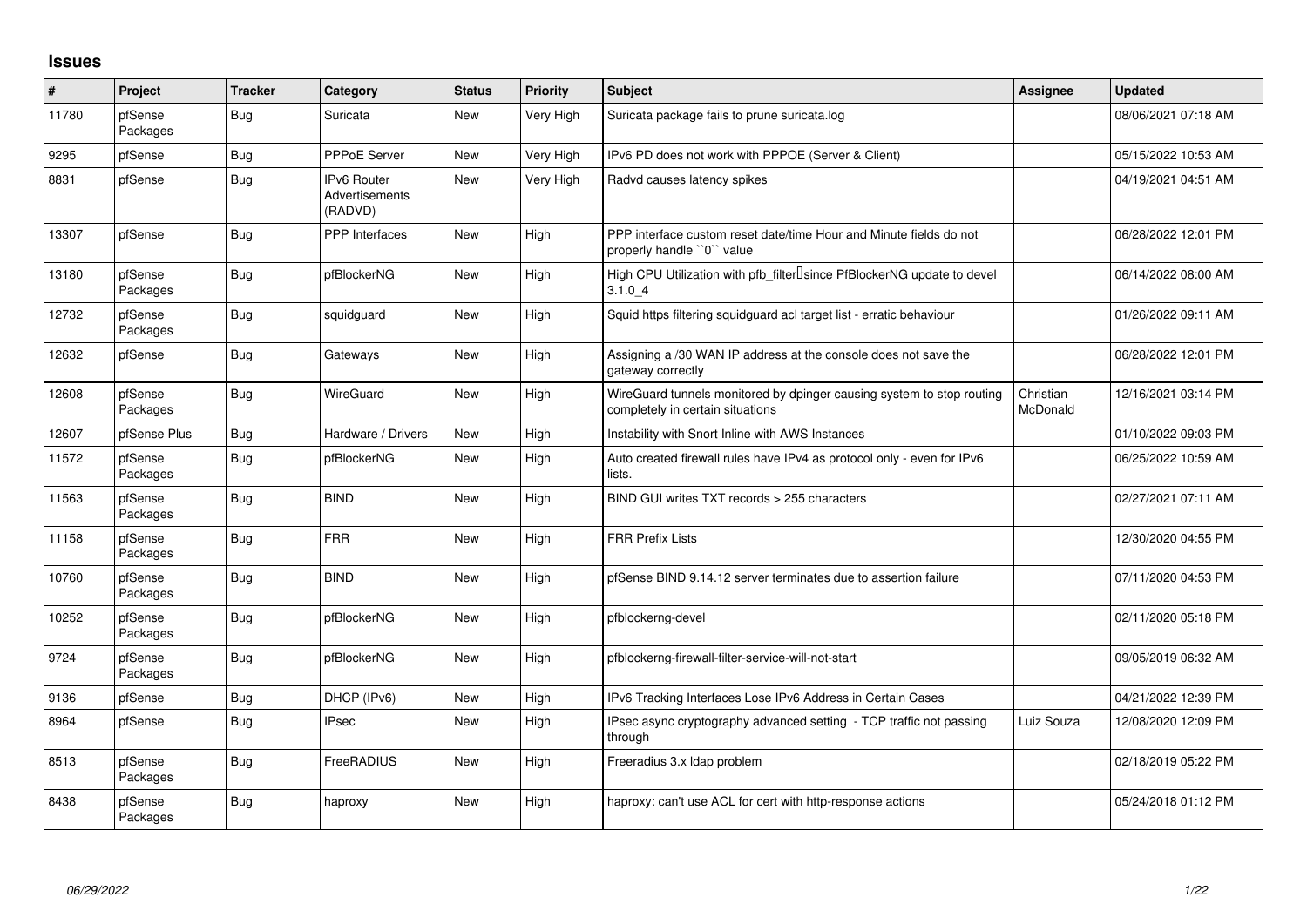| ∦     | Project             | <b>Tracker</b> | Category                 | <b>Status</b> | <b>Priority</b> | Subject                                                                                                                                                                       | Assignee          | <b>Updated</b>      |
|-------|---------------------|----------------|--------------------------|---------------|-----------------|-------------------------------------------------------------------------------------------------------------------------------------------------------------------------------|-------------------|---------------------|
| 8158  | pfSense             | Bug            | Interfaces               | <b>New</b>    | High            | IPv6 Track Interface issue with more than one WAN-Gateway and a<br>number of internal interfaces at least track interface from one interface<br>does not work on regular base |                   | 12/03/2017 09:00 AM |
| 8089  | pfSense             | <b>Bug</b>     | Interfaces               | <b>New</b>    | High            | VLAN page breaks after config restore to new hardware.                                                                                                                        |                   | 11/21/2017 01:38 PM |
| 8050  | pfSense             | <b>Bug</b>     | Interfaces               | <b>New</b>    | High            | Enabling bridge while interfaces have link freezes console                                                                                                                    |                   | 11/03/2017 04:38 PM |
| 7730  | pfSense             | Bug            | Interfaces               | <b>New</b>    | High            | 2.3.4_1 greX: loop detected when hit save on filter rules or interfaces                                                                                                       |                   | 07/27/2017 08:16 AM |
| 7388  | pfSense<br>Packages | Bug            | Suricata                 | <b>New</b>    | High            | Suricata does not property recognize MTU for PPPOE interfaces                                                                                                                 |                   | 03/15/2017 05:17 AM |
| 6988  | pfSense<br>Packages | Bug            | Snort                    | New           | High            | SNORT Package PHP memory error                                                                                                                                                |                   | 06/28/2018 10:00 PM |
| 5355  | pfSense             | Bug            | <b>IPsec</b>             | <b>New</b>    | High            | on Dynamic WAN IP (DHCP Client) it takes 10 minutes before Phase1<br>reconnects                                                                                               |                   | 07/08/2016 10:29 PM |
| 11534 | pfSense<br>Packages | Regression     | FreeRADIUS               | New           | High            | FreeRADIUS EAP anonymous connection forbidden out-of-tunnel                                                                                                                   |                   | 07/14/2021 02:32 AM |
| 13227 | pfSense             | Feature        | <b>IPsec</b>             | <b>New</b>    | High            | Enable IPSec Virtual IP Pool assignment by Radius for Mobile Users -<br><b>SIMPLE FIX</b>                                                                                     |                   | 05/27/2022 10:15 AM |
| 13179 | pfSense<br>Packages | Feature        | pfBlockerNG              | <b>New</b>    | High            | Search based on CIDR                                                                                                                                                          |                   | 05/17/2022 09:45 AM |
| 12932 | pfSense<br>Packages | Feature        | pfBlockerNG              | <b>New</b>    | High            | pfblockerng per user whitelist                                                                                                                                                |                   | 03/11/2022 11:08 AM |
| 12746 | pfSense             | Feature        | Interfaces               | <b>New</b>    | High            | <b>IPoE</b> feature for WAN interface                                                                                                                                         |                   | 02/01/2022 01:42 AM |
| 12520 | pfSense<br>Packages | Feature        | Squid                    | <b>New</b>    | High            | [Squid] - Allow or Deny Mappings from IP/Host/GeoIP sources                                                                                                                   |                   | 11/12/2021 02:13 PM |
| 9046  | pfSense<br>Packages | Feature        | Telegraf                 | <b>New</b>    | High            | telegraf feature request                                                                                                                                                      |                   | 02/18/2019 03:38 PM |
| 7521  | pfSense             | Feature        | Package System           | New           | High            | Package Updates via Mirror                                                                                                                                                    |                   | 05/04/2017 08:21 PM |
| 13311 | pfSense Docs        | New Content    | Troubleshooting          | <b>New</b>    | High            | Add troubleshooting tips for ZFS boot issues                                                                                                                                  |                   | 06/28/2022 11:04 AM |
| 13320 | pfSense Plus        | Bug            | Gateways                 | <b>New</b>    | Normal          | IP aliases with a CARP VIP parent are not available as VIP choices for<br>gateway groups                                                                                      |                   | 06/29/2022 02:03 PM |
| 13288 | pfSense             | Bug            | Configuration<br>Backend | New           | Normal          | Encode FreeRADIUS Custom Options                                                                                                                                              |                   | 06/20/2022 10:36 AM |
| 13282 | pfSense Plus        | Bug            | Aliases / Tables         | <b>New</b>    | Normal          | FQDN Aliases Break if an Invalid Domain is Present in the Chain                                                                                                               | Reid<br>Linnemann | 06/18/2022 03:12 PM |
| 13280 | pfSense             | Bug            | Unknown                  | New           | Normal          | Entries duplicated in /boot/loader.conf                                                                                                                                       |                   | 06/19/2022 11:11 AM |
| 13279 | pfSense             | <b>Bug</b>     | Interfaces               | New           | Normal          | DHCP config override affects Gateway installation.                                                                                                                            |                   | 06/17/2022 07:25 AM |
| 13277 | pfSense             | <b>Bug</b>     | <b>IGMP Proxy</b>        | New           | Normal          | IGMP Proxy webConfigurator Page Always Produces Error                                                                                                                         |                   | 06/16/2022 07:50 PM |
| 13276 | pfSense             | Bug            | <b>IGMP Proxy</b>        | New           | Normal          | IGMP Proxy Error Message for Logging Links to System Log Instead of<br>Routing Log                                                                                            |                   | 06/16/2022 07:48 PM |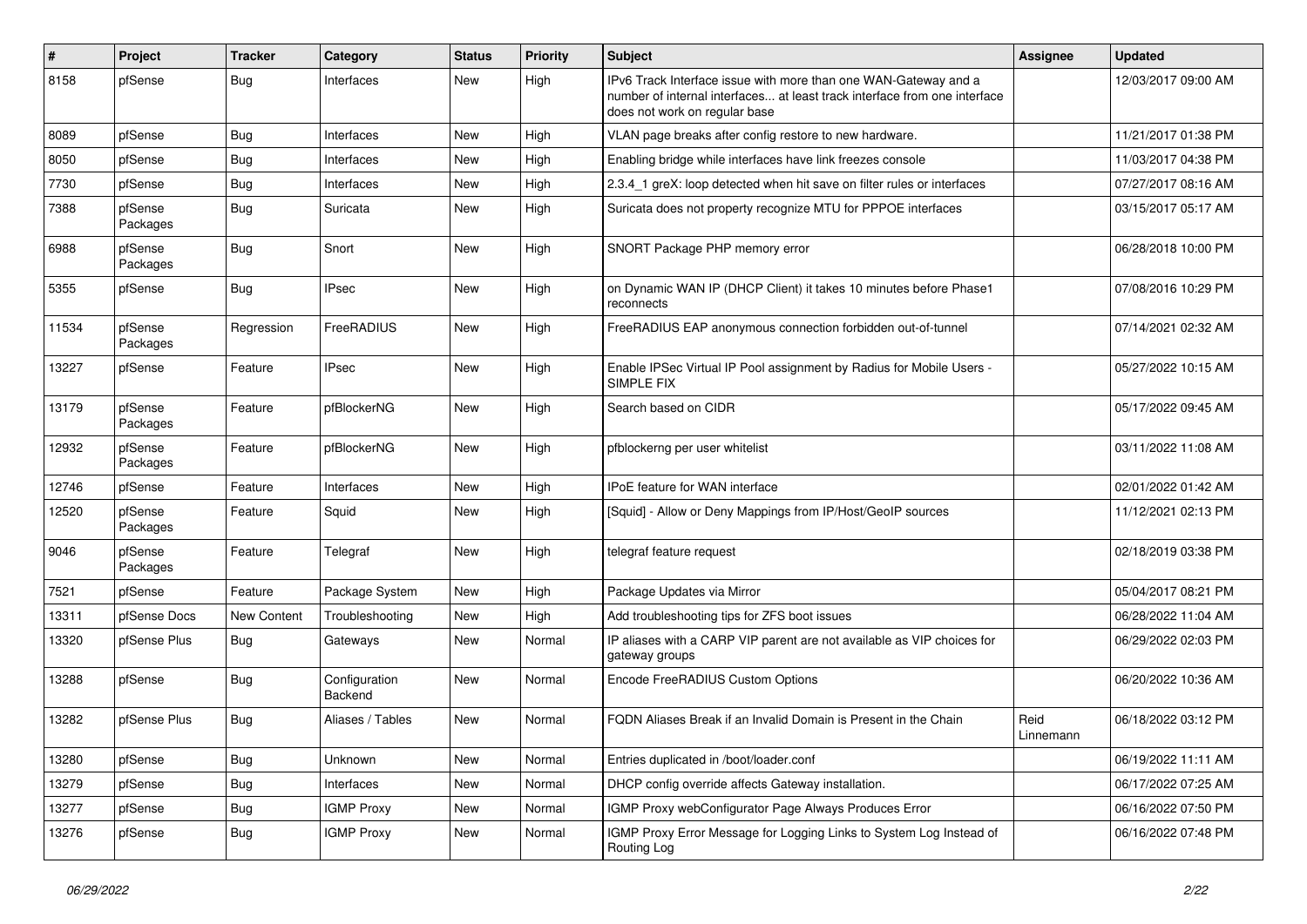| #     | Project             | <b>Tracker</b> | Category             | <b>Status</b> | Priority | Subject                                                                                                                                     | <b>Assignee</b> | <b>Updated</b>      |
|-------|---------------------|----------------|----------------------|---------------|----------|---------------------------------------------------------------------------------------------------------------------------------------------|-----------------|---------------------|
| 13273 | pfSense             | Bug            | DHCP (IPv4)          | New           | Normal   | dhclient can use conflicting recorded leases                                                                                                |                 | 06/14/2022 11:07 AM |
| 13267 | pfSense             | Bug            | OpenVPN              | New           | Normal   | dpinger continues to run on OpenVPN gateway after OpenVPN service<br>is stopped.                                                            |                 | 06/12/2022 02:49 PM |
| 13254 | pfSense             | Bug            | <b>DNS Resolver</b>  | New           | Normal   | DNS resolver does not update "unbound.conf" file during link down<br>events                                                                 |                 | 06/28/2022 12:01 PM |
| 13253 | pfSense             | Bug            | DHCP (IPv6)          | New           | Normal   | 'dhcp6c'' is not restarted when applying settings when multiple WANs<br>are configured for DHCP6                                            |                 | 06/28/2022 12:01 PM |
| 13252 | pfSense             | Bug            | Upgrade              | New           | Normal   | reduce frequency of php-fpm socket connection attempts from<br>check reload status                                                          |                 | 06/12/2022 11:11 AM |
| 13249 | pfSense             | Bug            | Console Menu         | New           | Normal   | Running playback comands multiple times results in PHP error                                                                                |                 | 06/06/2022 07:02 AM |
| 13240 | pfSense             | Bug            | Rules / NAT          | New           | Normal   | User is forced to pick an NPt destination IPv6 prefix length even when<br>choosing a drop-down entry which contains a defined prefix length | Jim Pingle      | 06/28/2022 12:01 PM |
| 13237 | pfSense             | Bug            | DHCP (IPv6)          | New           | Normal   | dhcp6c script cannot be executed safely                                                                                                     |                 | 06/01/2022 11:20 AM |
| 13228 | pfSense             | Bug            | Interfaces           | New           | Normal   | Recovering interface gateway may not be added back into gateway<br>groups and rules when expected                                           | Jim Pingle      | 06/28/2022 12:01 PM |
| 13225 | pfSense             | Bug            | Interfaces           | <b>New</b>    | Normal   | Bridges with QinQ interfaces not properly set up at boot                                                                                    | Viktor Gurov    | 06/28/2022 12:01 PM |
| 13224 | pfSense             | Bug            | <b>Notifications</b> | New           | Normal   | Email notification flood when UPS (NUT) and WAN send notifications                                                                          |                 | 05/27/2022 01:58 AM |
| 13222 | pfSense             | Bug            | UPnP/NAT-PMP         | New           | Normal   | CARP IP does not listen for NAT-PMP packets                                                                                                 |                 | 05/26/2022 02:28 PM |
| 13217 | pfSense             | Bug            | DHCP (IPv4)          | New           | Normal   | dhclient using default pid file location which does not exist                                                                               | Viktor Gurov    | 05/26/2022 08:09 AM |
| 13206 | pfSense Plus        | Bug            | Hardware / Drivers   | New           | Normal   | SG-3100 LED GPIO hangs                                                                                                                      |                 | 06/11/2022 07:01 PM |
| 13202 | pfSense<br>Packages | Bug            | pfBlockerNG          | New           | Normal   | Missing Protocols on IP Feed Groups Advanced Inbound/Outbound<br><b>Firewall Rule settings</b>                                              |                 | 05/23/2022 08:58 AM |
| 13194 | pfSense<br>Packages | Bug            | pfBlockerNG          | <b>New</b>    | Normal   | Remove dead Malc0de feed                                                                                                                    |                 | 05/23/2022 05:16 AM |
| 13167 | pfSense             | Bug            | Dynamic DNS          | <b>New</b>    | Normal   | phpDynDNS: DigitalOcean ddns update fails (bad request, invalid<br>character '-' in request_id)                                             |                 | 06/16/2022 09:30 PM |
| 13158 | pfSense             | Bug            | Web Interface        | New           | Normal   | Input validation error when applying limiter changes                                                                                        |                 | 05/14/2022 05:32 PM |
| 13141 | pfSense<br>Packages | Bug            | squidguard           | New           | Normal   | wrong page squidguard block                                                                                                                 |                 | 05/09/2022 05:33 PM |
| 13132 | pfSense             | Bug            | Backup / Restore     | New           | Normal   | Two SSHDATA Sections in Restored Config Breaks Unit                                                                                         | Jim Pingle      | 06/29/2022 07:53 AM |
| 13128 | pfSense<br>Packages | Bug            | Zabbix               | New           | Normal   | Zabbix Agent 6: HA Server Setup                                                                                                             |                 | 05/05/2022 01:55 AM |
| 13102 | pfSense             | Bug            | <b>IPsec</b>         | New           | Normal   | Deleting an IPSec tunnel doesn't destroy the SA (SADs/SPDs), causes<br>crash in status_ipsec.php                                            | Viktor Gurov    | 06/28/2022 12:01 PM |
| 13090 | pfSense             | Bug            | <b>OpenVPN</b>       | New           | Normal   | OpenVPN: do not use legacy deprecated netbios settings                                                                                      | Jim Pingle      | 04/22/2022 11:19 AM |
| 13089 | pfSense             | <b>Bug</b>     | OpenVPN              | New           | Normal   | OpenVPN: fix some netbios options were preserved even if teh Netbios<br>option was unchecked                                                | Jim Pingle      | 04/22/2022 11:06 AM |
| 13088 | pfSense             | Bug            | <b>OpenVPN</b>       | New           | Normal   | OpenVPN Client Overrides: properly hide/show form fields                                                                                    | Jim Pingle      | 06/08/2022 09:15 AM |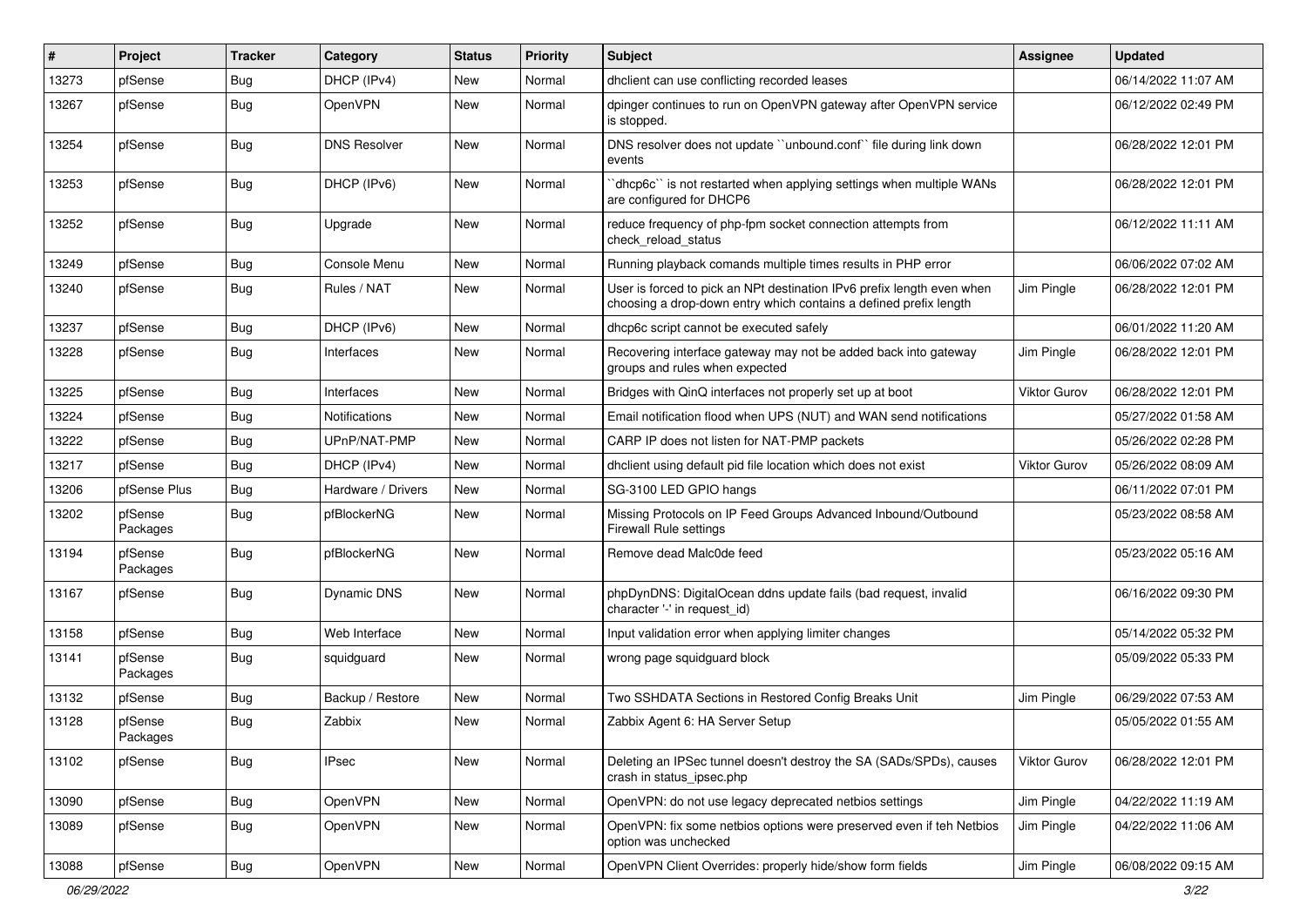| $\#$  | Project             | <b>Tracker</b> | Category                                 | <b>Status</b> | Priority | <b>Subject</b>                                                                                                     | <b>Assignee</b>       | <b>Updated</b>      |
|-------|---------------------|----------------|------------------------------------------|---------------|----------|--------------------------------------------------------------------------------------------------------------------|-----------------------|---------------------|
| 13087 | pfSense             | Bug            | OpenVPN                                  | New           | Normal   | OpenVPN Server: hide WINS servers list when netbios option is<br>unchecked while WINS servers is checked           |                       | 04/22/2022 10:29 AM |
| 13076 | pfSense             | Bug            | <b>Gateway Monitoring</b>                | New           | Normal   | Marking a gateway as down does not affect IPsec entries using gateway<br>groups                                    |                       | 06/28/2022 12:01 PM |
| 13074 | pfSense Plus        | Bug            | Cryptographic<br>Modules                 | New           | Normal   | AES-GCM with SafeXcel on Netgate 2100 causes MBUF overload                                                         |                       | 06/12/2022 11:14 AM |
| 13073 | pfSense<br>Packages | Bug            | Squid                                    | New           | Normal   | ClamAV - clamd dies with high CPU load and thus the C-ICAP of<br>squid-reverse proxy causes http:500 errors        |                       | 04/19/2022 05:38 AM |
| 13068 | pfSense             | Bug            | Aliases / Tables                         | <b>New</b>    | Normal   | Error loading rules when URL Table IPs content is empty                                                            |                       | 04/17/2022 09:07 PM |
| 13067 | pfSense             | Bug            | <b>FilterDNS</b>                         | New           | Normal   | filterdns resolve interval is twice the intended value                                                             |                       | 04/17/2022 07:45 PM |
| 13053 | pfSense<br>Packages | Bug            | <b>ACME</b>                              | New           | Normal   | LoopiaAPI error handling                                                                                           |                       | 05/05/2022 10:58 AM |
| 13051 | pfSense             | Bug            | <b>Traffic Shaper</b><br>(ALTQ)          | New           | Normal   | Firewall traffic shaper by interface selection unknow                                                              |                       | 04/12/2022 07:03 AM |
| 13046 | pfSense             | Bug            | Rules / NAT                              | New           | Normal   | Floating rule applied to IPv6 interface with a SLAAC DHCPv6 gateway<br>reports error on boot                       |                       | 04/11/2022 09:50 AM |
| 13045 | pfSense<br>Packages | Bug            | WireGuard                                | <b>New</b>    | Normal   | Firewall floating rules ignore WireGuard traffic                                                                   |                       | 04/11/2022 09:40 AM |
| 13043 | pfSense<br>Packages | Bug            | WireGuard                                | New           | Normal   | OSPF over Wireguard interface doesn't populate neighbors after reboot                                              |                       | 04/11/2022 09:22 AM |
| 13018 | pfSense<br>Packages | Bug            | pfBlockerNG                              | New           | Normal   | TLD and DNSBL Safesearch DOH conflict disables TLD block when<br>conflicting DOH FQDN is deselected or whitelisted |                       | 04/01/2022 05:59 PM |
| 13014 | pfSense             | Bug            | <b>IPsec</b>                             | New           | Normal   | Charon.vici can get in a bad state                                                                                 | Mateusz Guzik         | 06/28/2022 12:01 PM |
| 13003 | pfSense             | Bug            | Hardware / Drivers                       | <b>New</b>    | Normal   | Malicious Driver Detection event on ixl driver                                                                     |                       | 06/25/2022 05:00 PM |
| 12982 | pfSense<br>Packages | Bug            | FreeRADIUS                               | New           | Normal   | FreeRadius RadReply table entries missing from pf                                                                  |                       | 06/19/2022 05:38 PM |
| 12974 | pfSense Plus        | Bug            | Installer                                | New           | Normal   | Typing anything into 1100/2100 recovery installer causes process to stop                                           |                       | 06/05/2022 04:10 PM |
| 12960 | pfSense             | <b>Bug</b>     | Installer                                | New           | Normal   | VGA installer image defaults to serial console, serial console is default in<br><b>GUI settings</b>                |                       | 06/28/2022 12:01 PM |
| 12950 | pfSense             | Bug            | Routing                                  | New           | Normal   | OpenVPN as default gateway does not get set at boot time                                                           |                       | 04/09/2022 05:46 PM |
| 12942 | pfSense             | Bug            | Gateways                                 | New           | Normal   | Code to kill states for old gateway when reconnecting an interface is<br>incorrect                                 | Jim Pingle            | 06/28/2022 12:01 PM |
| 12938 | pfSense             | <b>Bug</b>     | IPv6 Router<br>Advertisements<br>(RADVD) | New           | Normal   | MaxRtrAdvInterval would allow stale DNS servers to be deleted faster                                               |                       | 03/12/2022 09:37 AM |
| 12927 | pfSense             | Bug            | OpenVPN                                  | New           | Normal   | OpenVPN with OCSP enabled allows connections with revoked<br>certificates                                          |                       | 03/24/2022 08:22 AM |
| 12924 | pfSense<br>Packages | <b>Bug</b>     | WireGuard                                | New           | Normal   | DNS Resolver WireGuard ACL Inconsistency                                                                           | Christian<br>McDonald | 04/10/2022 10:36 AM |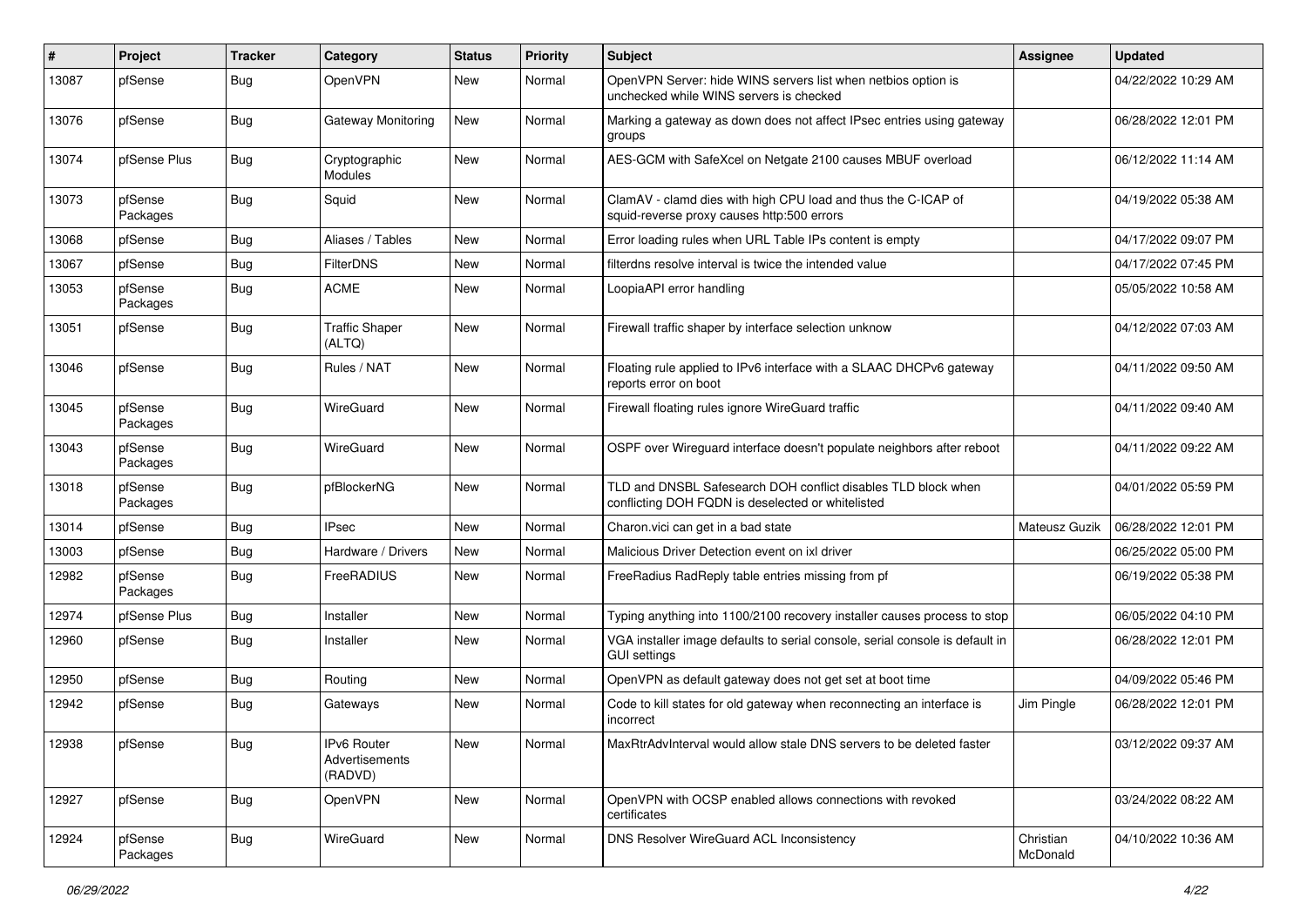| #     | Project             | <b>Tracker</b> | Category                | <b>Status</b> | <b>Priority</b> | <b>Subject</b>                                                                                                                     | <b>Assignee</b>       | <b>Updated</b>      |
|-------|---------------------|----------------|-------------------------|---------------|-----------------|------------------------------------------------------------------------------------------------------------------------------------|-----------------------|---------------------|
| 12922 | pfSense             | Bug            | DHCP (IPv4)             | <b>New</b>    | Normal          | Classless static routes received on DHCP WAN can override chosen<br>default gateway                                                |                       | 03/28/2022 10:08 AM |
| 12916 | pfSense<br>Packages | Bug            | pfBlockerNG             | <b>New</b>    | Normal          | pfBlockerNG-devel cron job does not trigger xmlrpc sync                                                                            | Viktor Gurov          | 04/11/2022 12:55 PM |
| 12905 | pfSense             | Bug            | Web Interface           | <b>New</b>    | Normal          | Add VLAN Re-assignment to Import Interface Mismatch Wizard                                                                         |                       | 03/07/2022 08:05 AM |
| 12899 | pfSense<br>Packages | Bug            | Suricata                | <b>New</b>    | Normal          | Suricata doesn't honor Pass List                                                                                                   |                       | 03/04/2022 01:22 PM |
| 12888 | pfSense             | Bug            | Rules / NAT             | <b>New</b>    | Normal          | pfSense sends un-NATed packets during OpenVPN startup                                                                              |                       | 03/01/2022 03:13 PM |
| 12875 | pfSense             | Bug            | Package System          | <b>New</b>    | Normal          | Import zabbix-agent6 and zabbix-proxy6 from FreeBSD Ports                                                                          |                       | 05/28/2022 06:50 PM |
| 12857 | pfSense             | Bug            | Gateways                | <b>New</b>    | Normal          | Firewall gateway goes away when making changes to Bridge0 device                                                                   |                       | 02/27/2022 11:20 AM |
| 12849 | pfSense             | Bug            | <b>Operating System</b> | New           | Normal          | pfsync kernel crash on reboot                                                                                                      | Mateusz Guzik         | 02/22/2022 02:02 PM |
| 12845 | pfSense<br>Packages | <b>Bug</b>     | softflowd               | New           | Normal          | softflowd wrong vlan tag                                                                                                           |                       | 02/21/2022 10:40 AM |
| 12828 | pfSense             | Bug            | Wireless                | <b>New</b>    | Normal          | pfSense keeps crashing (Fatal trap 12: page fault while in kernel mode)                                                            |                       | 02/21/2022 07:55 AM |
| 12823 | pfSense             | Bug            | DHCP (IPv6)             | <b>New</b>    | Normal          | Multiple DHCP6 WAN connections PPPoE interface 'defached' status                                                                   |                       | 02/18/2022 05:39 AM |
| 12822 | pfSense<br>Packages | Bug            | pfBlockerNG             | New           | Normal          | IPv4 Source ASN format not working                                                                                                 |                       | 02/18/2022 10:47 AM |
| 12811 | pfSense             | Bug            | Gateway Monitoring      | <b>New</b>    | Normal          | Services are not restarted when PPP interfaces connect                                                                             | Jim Pingle            | 06/28/2022 12:01 PM |
| 12797 | pfSense             | Bug            | UPnP/NAT-PMP            | New           | Normal          | UPnP+STUN forms invalid outbound NAT rules using the external<br>address discovered from STUN                                      |                       | 02/15/2022 01:01 PM |
| 12774 | pfSense             | Bug            | Backup / Restore        | New           | Normal          | Picture widget image is not saved in backup                                                                                        |                       | 04/04/2022 04:48 AM |
| 12767 | pfSense<br>Packages | Bug            | Avahi                   | <b>New</b>    | Normal          | `Package radavahi-daemon does does not exist in current pfSense<br>version and it has been removed" message on pfSense 2.7 restore |                       | 02/07/2022 11:28 AM |
| 12764 | pfSense             | Bug            | Gateways                | <b>New</b>    | Normal          | VTI gateway status is pending after assigning the VTI interface                                                                    |                       | 02/07/2022 05:41 AM |
| 12762 | pfSense             | Bug            | <b>IPsec</b>            | <b>New</b>    | Normal          | IPsec keep alive check ignores Child SA Start Action                                                                               | <b>Viktor Gurov</b>   | 02/07/2022 11:21 AM |
| 12760 | pfSense<br>Packages | i Bug          | WireGuard               | <b>New</b>    | Normal          | Link-local addresses disallowed on Wireguard interfaces                                                                            | Christian<br>McDonald | 02/07/2022 03:50 AM |
| 12751 | pfSense<br>Packages | <b>Bug</b>     | <b>FRR</b>              | <b>New</b>    | Normal          | Improve FRR route restoration after gateway events                                                                                 |                       | 02/06/2022 11:07 PM |
| 12747 | pfSense             | Bug            | Logging                 | New           | Normal          | System log is filled by sshguard                                                                                                   |                       | 05/03/2022 03:08 AM |
| 12737 | pfSense             | Bug            | Certificates            | New           | Normal          | CApath is not defined by default in curl                                                                                           |                       | 06/28/2022 12:01 PM |
| 12730 | pfSense             | Bug            | <b>Captive Portal</b>   | New           | Normal          | RADIUS accounting does not work if WAN is down                                                                                     |                       | 01/26/2022 05:13 AM |
| 12726 | pfSense             | Bug            | Authentication          | New           | Normal          | LDAP select container button auto populate                                                                                         |                       | 01/25/2022 01:48 PM |
| 12715 | pfSense             | <b>Bug</b>     | Authentication          | New           | Normal          | Long system startup time when LDAP is configured and unavailable<br>during startup.                                                | Christian<br>McDonald | 01/24/2022 05:50 AM |
| 12708 | pfSense             | <b>Bug</b>     | Aliases / Tables        | New           | Normal          | alias with non resolving DNS entry breaks underlying pf table                                                                      |                       | 02/20/2022 06:13 PM |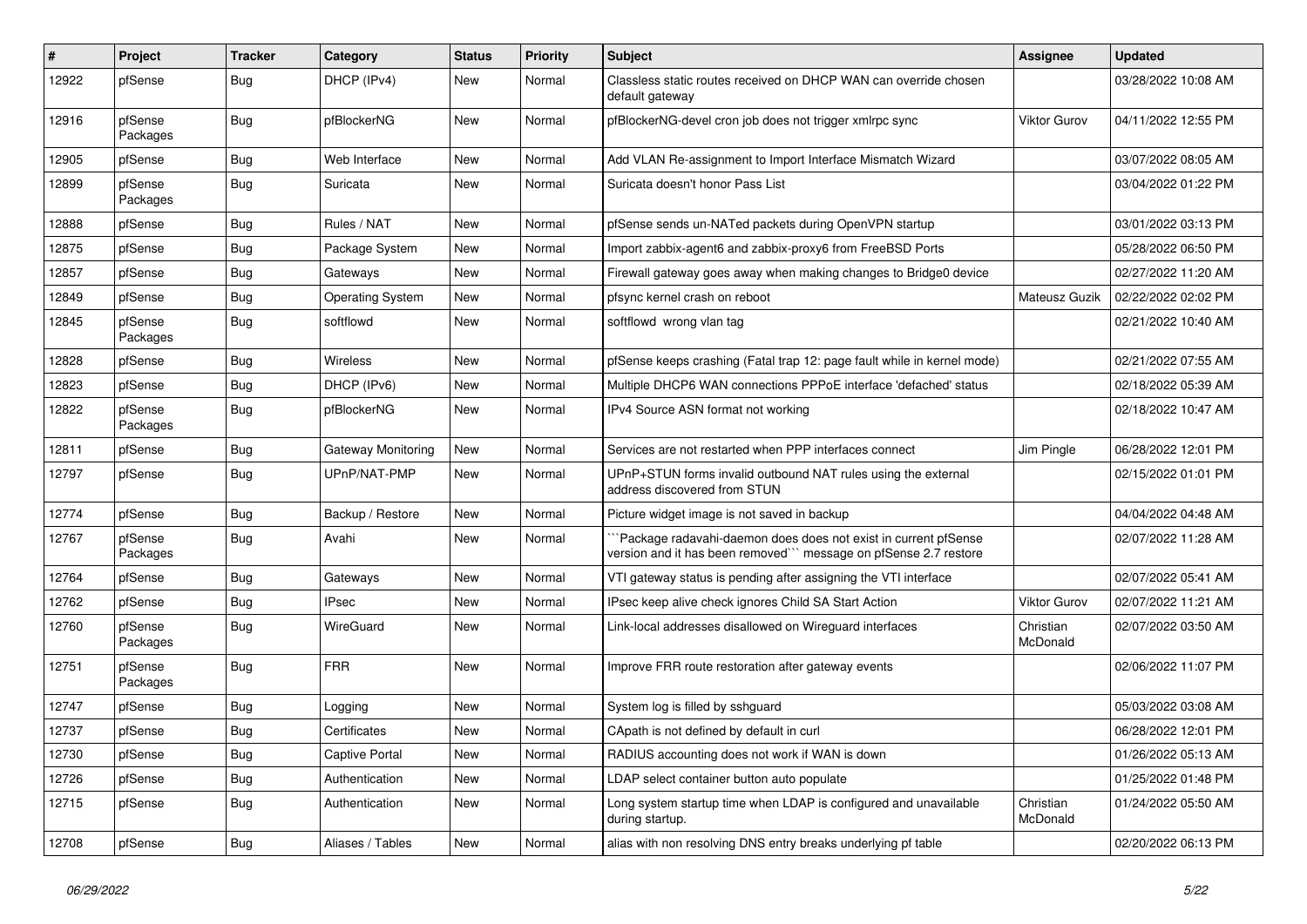| $\vert$ # | Project             | <b>Tracker</b> | Category                    | <b>Status</b> | <b>Priority</b> | <b>Subject</b>                                                                                                                   | Assignee            | <b>Updated</b>      |
|-----------|---------------------|----------------|-----------------------------|---------------|-----------------|----------------------------------------------------------------------------------------------------------------------------------|---------------------|---------------------|
| 12670     | pfSense<br>Packages | Bug            | <b>ACME</b>                 | <b>New</b>    | Normal          | ACME package writes credentials to system log                                                                                    | <b>Viktor Gurov</b> | 03/07/2022 10:58 AM |
| 12667     | pfSense<br>Packages | <b>Bug</b>     | WireGuard                   | <b>New</b>    | Normal          | Firewall Crashed After Upgrading Wireguard                                                                                       |                     | 01/07/2022 09:18 AM |
| 12655     | pfSense<br>Packages | Bug            | Telegraf                    | <b>New</b>    | Normal          | telegraf, wireguard plugin failing                                                                                               |                     | 12/30/2021 05:51 PM |
| 12648     | pfSense             | <b>Bug</b>     | <b>Captive Portal</b>       | <b>New</b>    | Normal          | Undocumented variables 'listenporthttp' and 'listenporthttps'                                                                    |                     | 12/28/2021 10:44 AM |
| 12645     | pfSense             | Bug            | IPsec                       | New           | Normal          | filterdns`` does not monitor remote IPsec gateways for IPv6 address<br>changes                                                   | <b>Viktor Gurov</b> | 06/28/2022 12:01 PM |
| 12623     | pfSense<br>Packages | Bug            | <b>ACME</b>                 | <b>New</b>    | Normal          | acme.sh package   DNS-ISPConfig settings                                                                                         | <b>Viktor Gurov</b> | 03/10/2022 03:42 PM |
| 12612     | pfSense             | Bug            | <b>DNS Resolver</b>         | <b>New</b>    | Normal          | DNS Resolver is restarted during every "rc.newwanip" event                                                                       |                     | 06/28/2022 12:01 PM |
| 12563     | pfSense             | <b>Bug</b>     | OpenVPN                     | <b>New</b>    | Normal          | OpenVPN server doesn't support Framed-IPv6-Address RADIUS<br>attribute                                                           |                     | 12/03/2021 11:19 AM |
| 12552     | pfSense             | <b>Bug</b>     | OpenVPN                     | <b>New</b>    | Normal          | "Pull DNS" option within OpenVPN client does not cause pfSense to use<br>DNS servers assigned by remote OpenVPN server           |                     | 12/08/2021 08:45 AM |
| 12542     | pfSense             | <b>Bug</b>     | <b>Virtual IP Addresses</b> | <b>New</b>    | Normal          | Cannot assign a same IPv6 Link-Local address to different interfaces                                                             |                     | 11/25/2021 01:41 AM |
| 12538     | pfSense<br>Packages | <b>Bug</b>     | PIMD                        | <b>New</b>    | Normal          | PIMD sub-interface bug                                                                                                           |                     | 11/20/2021 09:44 PM |
| 12519     | pfSense             | Bug            | Authentication              | <b>New</b>    | Normal          | Fail authentication using special character in password via the LDAP<br>connector                                                |                     | 11/12/2021 07:39 AM |
| 12509     | pfSense             | Bug            | <b>OpenVPN</b>              | <b>New</b>    | Normal          | Deffered authentication does not work with auth-gen-token external-auth<br>or pusk "auth-token"                                  |                     | 11/08/2021 04:01 AM |
| 12508     | pfSense             | Bug            | <b>DHCP Relay</b>           | <b>New</b>    | Normal          | <b>DHCP Relay over VPN</b>                                                                                                       |                     | 11/06/2021 11:25 AM |
| 12504     | pfSense             | <b>Bug</b>     | Interfaces                  | <b>New</b>    | Normal          | BCM57412 NetXtreme-E 10Gb RDMA Ethernet controller issue                                                                         |                     | 11/05/2021 04:51 AM |
| 12483     | pfSense             | Bug            | Configuration<br>Backend    | <b>New</b>    | Normal          | GUI creates inconsistent config.xml                                                                                              |                     | 10/23/2021 06:48 AM |
| 12467     | pfSense             | <b>Bug</b>     | <b>Captive Portal</b>       | <b>New</b>    | Normal          | CP error on client disconnect after reboot                                                                                       |                     | 10/17/2021 05:35 AM |
| 12451     | pfSense             | Bug            | Virtual IP Addresses        | <b>New</b>    | Normal          | deleteVIP() does not check RFC2136 Update Source                                                                                 |                     | 10/13/2021 10:06 AM |
| 12444     | pfSense<br>Packages | <b>Bug</b>     | ntop                        | <b>New</b>    | Normal          | ntopng throws errors when viewing single host                                                                                    |                     | 10/11/2021 12:39 PM |
| 12436     | pfSense             | Bug            | <b>PPPoE Server</b>         | <b>New</b>    | Normal          | Pppoe server config gui does not allow setting of chap authentication,<br>and sets the network start address for allocation to 0 |                     | 10/21/2021 08:15 AM |
| 12421     | pfSense             | <b>Bug</b>     | Rules / NAT                 | <b>New</b>    | Normal          | IPV6 limiter bug                                                                                                                 |                     | 10/02/2021 08:44 AM |
| 12401     | pfSense             | Bug            | Traffic Graphs              | New           | Normal          | Traffic graphs with untagged and tagged VLAN on same interface                                                                   |                     | 09/23/2021 09:18 PM |
| 12357     | pfSense             | <b>Bug</b>     | Captive Portal              | <b>New</b>    | Normal          | Captive Portal popup Logout button loads full login page in popup when<br>clicked                                                |                     | 10/27/2021 12:10 PM |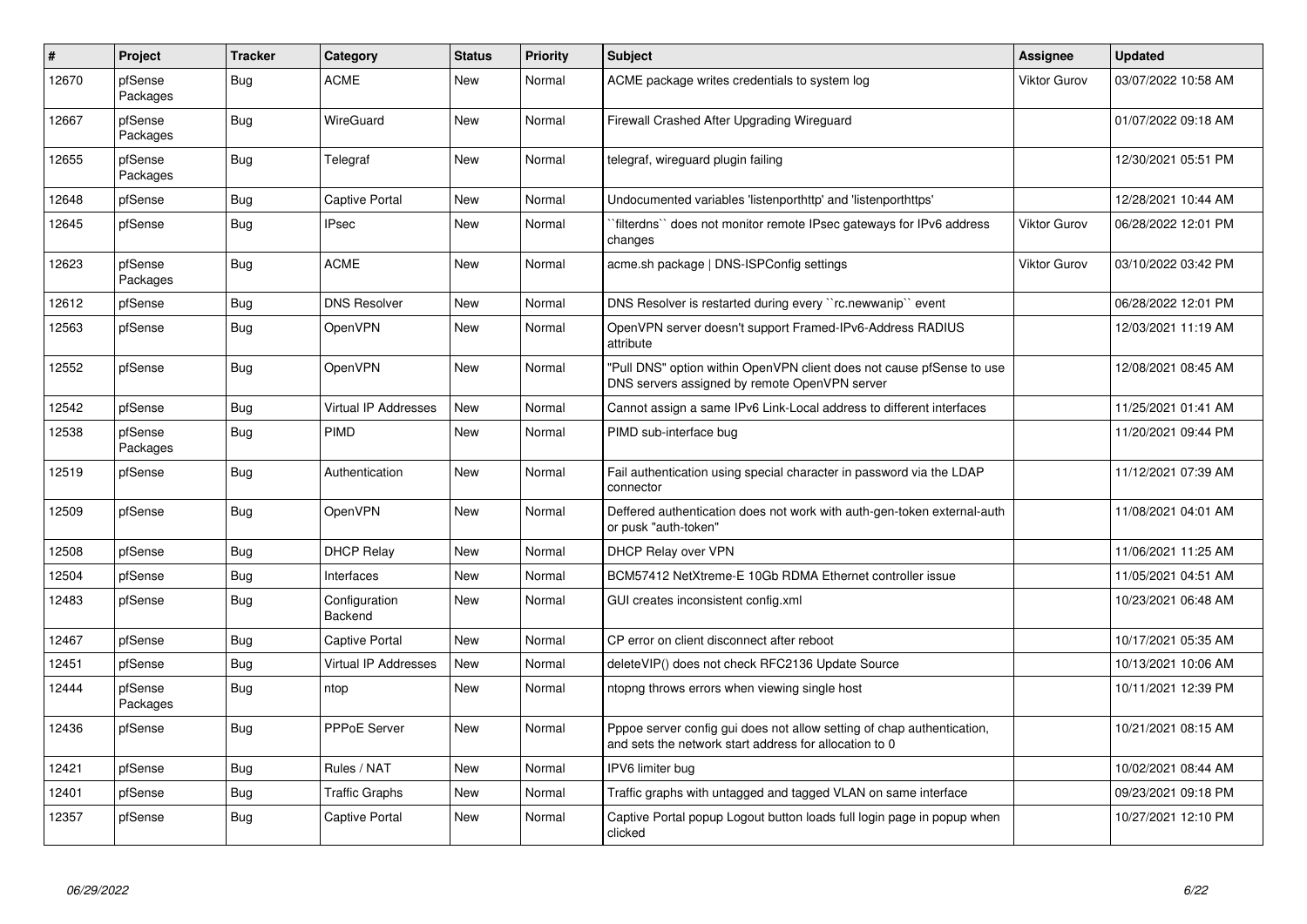| $\vert$ # | Project             | <b>Tracker</b> | Category                    | <b>Status</b> | <b>Priority</b> | <b>Subject</b>                                                                                       | <b>Assignee</b> | <b>Updated</b>      |
|-----------|---------------------|----------------|-----------------------------|---------------|-----------------|------------------------------------------------------------------------------------------------------|-----------------|---------------------|
| 12338     | pfSense<br>Packages | Bug            | <b>RRD Summary</b>          | <b>New</b>    | Normal          | RRD Summary does not report data on 3100                                                             |                 | 04/15/2022 02:54 PM |
| 12335     | pfSense             | Bug            | <b>IPsec</b>                | <b>New</b>    | Normal          | <b>IPsec DNS inefficiency</b>                                                                        | Jim Pingle      | 06/28/2022 12:01 PM |
| 12286     | pfSense<br>Packages | Bug            | FreeRADIUS                  | <b>New</b>    | Normal          | Add support for ntlm_auth in LDAP                                                                    |                 | 08/20/2021 08:27 AM |
| 12283     | pfSense             | Bug            | Authentication              | New           | Normal          | LDAP/RADIUS authentication servers configuration does not allow<br>source IP address to be specified |                 | 08/20/2021 01:15 AM |
| 12260     | pfSense<br>Packages | <b>Bug</b>     | ntop                        | <b>New</b>    | Normal          | Update popup and version missmatch?                                                                  |                 | 01/08/2022 05:53 AM |
| 12259     | pfSense             | Bug            | <b>Operating System</b>     | <b>New</b>    | Normal          | Intel em NICs Suffering Performance Degradation on FreeBSD12                                         |                 | 02/25/2022 09:28 PM |
| 12249     | pfSense             | <b>Bug</b>     | Backup / Restore            | <b>New</b>    | Normal          | HAProxy causing failed ACB backups                                                                   |                 | 11/15/2021 11:58 PM |
| 12188     | pfSense<br>Packages | <b>Bug</b>     | OpenVPN Client<br>Export    | <b>New</b>    | Normal          | client export breaks multi remote configurations                                                     |                 | 10/02/2021 05:58 PM |
| 12130     | pfSense<br>Packages | <b>Bug</b>     | Zeek                        | <b>New</b>    | Normal          | Zeek fails to start                                                                                  |                 | 07/15/2021 02:00 AM |
| 12126     | pfSense<br>Packages | Bug            | FreeRADIUS                  | <b>New</b>    | Normal          | freeradius3 0.15.7 31                                                                                |                 | 10/11/2021 08:21 AM |
| 12122     | pfSense             | Bug            | Web Interface               | New           | Normal          | Perform greedy actions asychronously                                                                 |                 | 07/10/2021 01:10 PM |
| 12095     | pfSense             | Bug            | Authentication              | <b>New</b>    | Normal          | Memory leak in pcscd                                                                                 |                 | 06/01/2022 01:01 PM |
| 12084     | pfSense<br>Packages | Bug            | <b>FRR</b>                  | <b>New</b>    | Normal          | libfrr.so.0 error on SG-1100                                                                         |                 | 06/26/2021 08:22 AM |
| 12079     | pfSense             | Bug            | <b>IGMP Proxy</b>           | <b>New</b>    | Normal          | IGMPProxy: kernel panic, Sleeping thread owns a non-sleepable lock                                   | Mateusz Guzik   | 06/28/2022 12:01 PM |
| 12056     | pfSense             | <b>Bug</b>     | Logging                     | <b>New</b>    | Normal          | Filterlog says "Unknown Option %u"                                                                   |                 | 06/18/2021 05:51 AM |
| 12033     | pfSense<br>Packages | Bug            | pfBlockerNG                 | <b>New</b>    | Normal          | maxmindb and _sqlite3 modules not found                                                              |                 | 10/01/2021 04:42 AM |
| 12009     | pfSense<br>Packages | Bug            | Zabbix                      | <b>New</b>    | Normal          | Zabbix Agent starts twice by /etc/rc.start packages                                                  |                 | 06/08/2021 01:35 AM |
| 11997     | pfSense<br>Packages | Bug            | <b>IPsec Profile Wizard</b> | <b>New</b>    | Normal          | Add Support for Android Strongswan Profiles in the Profile Wizard                                    | Jim Pingle      | 07/10/2021 07:51 PM |
| 11970     | pfSense<br>Packages | Bug            | Coreboot                    | <b>New</b>    | Normal          | Netgate Firmware Upgrade Doesn't Work on XG-2758                                                     |                 | 04/21/2022 12:39 PM |
| 11953     | pfSense             | <b>Bug</b>     | <b>IGMP Proxy</b>           | <b>New</b>    | Normal          | XG-1541 crashes when igmpproxy is enabled and network interfaces<br>status change                    |                 | 05/24/2021 04:55 PM |
| 11925     | pfSense             | Bug            | OpenVPN                     | New           | Normal          | Calling-Station-Id always set to WAN IP                                                              |                 | 05/14/2021 09:27 AM |
| 11898     | pfSense<br>Packages | Bug            | apcupsd                     | New           | Normal          | PHP error from apcupsd dashboard widget                                                              |                 | 05/07/2021 09:12 AM |
| 11872     | pfSense             | <b>Bug</b>     | Interfaces                  | New           | Normal          | gif interfaces reporting incorrect traffic counters                                                  |                 | 12/30/2021 04:00 AM |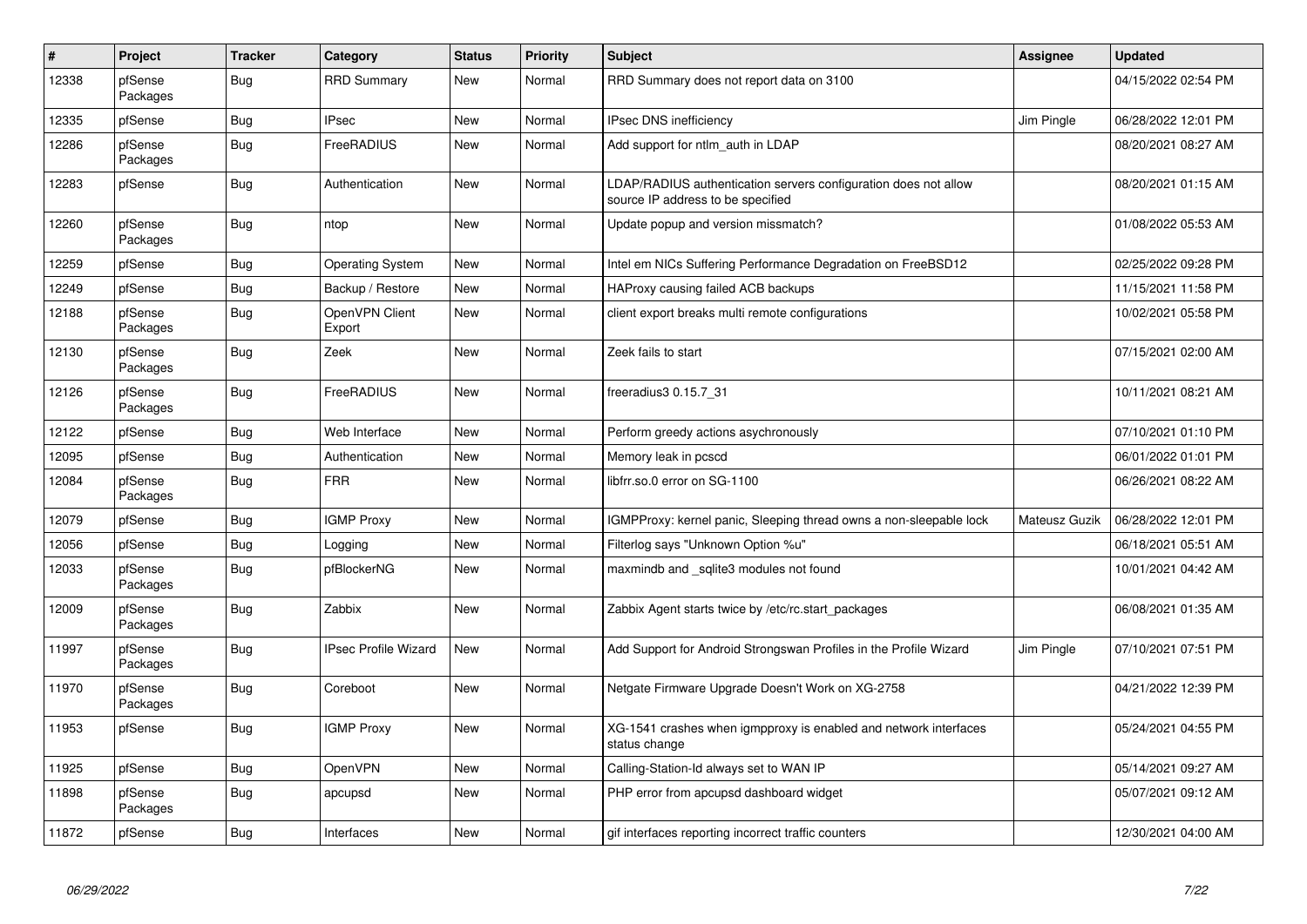| #     | Project             | <b>Tracker</b> | Category                     | <b>Status</b> | <b>Priority</b> | <b>Subject</b>                                                                                                                                                                                  | Assignee      | <b>Updated</b>      |
|-------|---------------------|----------------|------------------------------|---------------|-----------------|-------------------------------------------------------------------------------------------------------------------------------------------------------------------------------------------------|---------------|---------------------|
| 11848 | pfSense<br>Packages | Bug            | Squid                        | <b>New</b>    | Normal          | Issue with squid cache download speed                                                                                                                                                           |               | 04/23/2021 09:30 PM |
| 11841 | pfSense<br>Packages | Bug            | <b>FRR</b>                   | <b>New</b>    | Normal          | FRR access lists default bahavior changed to permit by default                                                                                                                                  |               | 04/22/2021 09:52 AM |
| 11835 | pfSense<br>Packages | Bug            | <b>FRR</b>                   | New           | Normal          | FRR OSPF redistributed connected routes disappearing                                                                                                                                            |               | 04/22/2021 07:11 AM |
| 11802 | pfSense<br>Packages | Bug            | FreeRADIUS                   | New           | Normal          | FreeRADIUS sync                                                                                                                                                                                 |               | 05/10/2021 04:18 AM |
| 11797 | pfSense<br>Packages | i Bug          | <b>Status Traffic Totals</b> | New           | Normal          | Traffic Totals lost upon reboot when using a ramdisk for /var and /tmp                                                                                                                          | John Cornwell | 04/10/2021 06:27 PM |
| 11786 | pfSense             | Bug            | Services                     | New           | Normal          | SSH incomplete setup and startup fail while recovering XML backup in a<br>fresh install of pfSense 2.5.0                                                                                        |               | 04/17/2021 01:36 PM |
| 11778 | pfSense             | Bug            | OpenVPN                      | New           | Normal          | OpenVPN uses 100% CPU after experiencing packet loss                                                                                                                                            |               | 02/28/2022 07:38 AM |
| 11770 | pfSense Plus        | Bug            | Hardware / Drivers           | New           | Normal          | Pantech UML295 USB Modem No Longer Functional                                                                                                                                                   |               | 04/01/2021 11:28 AM |
| 11763 | pfSense<br>Packages | <b>Bug</b>     | Status Monitoring            | New           | Normal          | Traffic graphs refresh issue                                                                                                                                                                    |               | 05/03/2021 09:44 AM |
| 11761 | pfSense             | <b>Bug</b>     | L <sub>2</sub> TP            | New           | Normal          | L2TP/IPsec VPN : PPP LCP negotiation occurs before user<br>authentication                                                                                                                       |               | 03/31/2021 04:52 AM |
| 11759 | pfSense             | Bug            | Dashboard                    | New           | Normal          | Traffic graphs on dashboard double upload on pppoe links                                                                                                                                        |               | 12/30/2021 04:00 AM |
| 11742 | pfSense<br>Packages | Bug            | Suricata                     | New           | Normal          | Blocking / Unblocking is not working correctly.                                                                                                                                                 |               | 09/01/2021 11:08 AM |
| 11731 | pfSense             | Bug            | Hardware / Drivers           | New           | Normal          | Missing support for Realtek USB NICs                                                                                                                                                            |               | 03/30/2021 04:32 AM |
| 11730 | pfSense             | <b>Bug</b>     | Web Interface                | New           | Normal          | Improve visibility of option selections in dark themes                                                                                                                                          |               | 03/25/2021 09:38 PM |
| 11724 | pfSense             | Bug            | Package System               | New           | Normal          | Packages unexpectedly removed when changing update branches                                                                                                                                     |               | 03/29/2021 08:09 AM |
| 11717 | pfSense             | Bug            | Rules / NAT                  | New           | Normal          | Incorrect port forwarding rules if Destination port alias is not equal to<br>Redirect target port alias                                                                                         |               | 03/22/2021 06:06 AM |
| 11715 | pfSense             | Bug            | OpenVPN                      | New           | Normal          | OpenVPN MTU                                                                                                                                                                                     |               | 03/22/2021 01:35 AM |
| 11666 | pfSense             | Bug            | Logging                      | New           | Normal          | GUI Firewall log search not parsing filter.log beyond hard coded limit                                                                                                                          |               | 03/12/2021 11:38 AM |
| 11657 | pfSense             | <b>Bug</b>     | Interfaces                   | New           | Normal          | netmap_ring_reinit error                                                                                                                                                                        |               | 03/18/2021 10:32 PM |
| 11641 | pfSense             | Bug            | Interfaces                   | New           | Normal          | On xn based interfaces without the VLANMTU flag the first VLAN tag<br>defined does not follow the parent interface MTU settings. All<br>subsequent VLAN tags follow the parent interface's MTU. |               | 03/09/2021 06:42 PM |
| 11626 | pfSense Plus        | <b>Bug</b>     | Authentication               | New           | Normal          | Google LDAP connection failed due to lack of SNI for TLS 1.3                                                                                                                                    | Luiz Souza    | 06/27/2022 07:23 AM |
| 11619 | pfSense             | <b>Bug</b>     | Upgrade                      | New           | Normal          | Unable to upgrade 2.4.4-p3 to 2.5/21.02-p1                                                                                                                                                      |               | 08/15/2021 10:00 AM |
| 11610 | pfSense<br>Packages | <b>Bug</b>     | NET-SNMP                     | New           | Normal          | NET-SNMP is not setting the correct permissions on AgentX                                                                                                                                       |               | 06/28/2021 07:54 AM |
| 11592 | pfSense<br>Packages | Bug            | node_exporter                | New           | Normal          | Node exporter can not read system statistics                                                                                                                                                    |               | 10/15/2021 09:37 PM |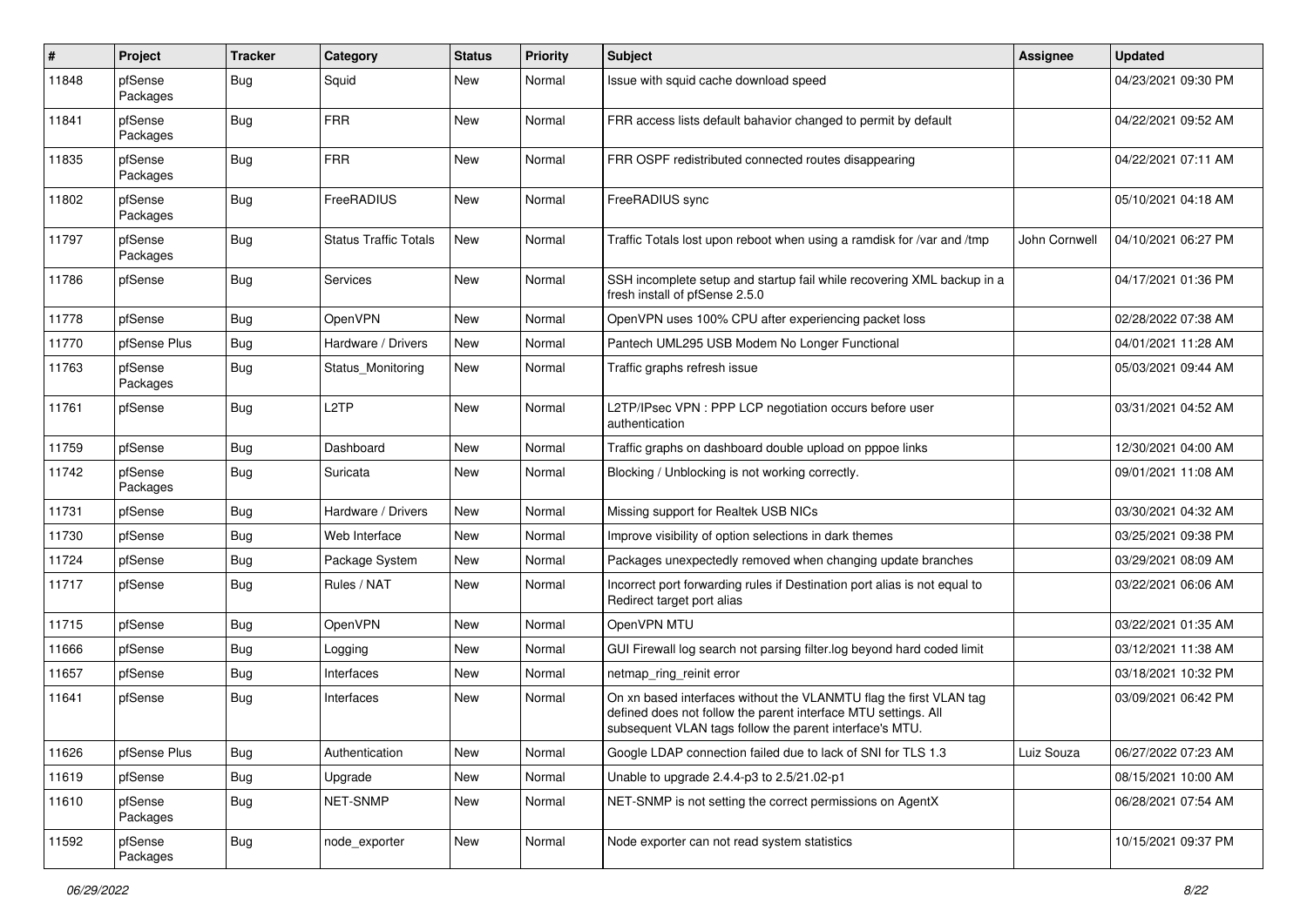| $\vert$ # | Project             | <b>Tracker</b> | Category                | <b>Status</b> | <b>Priority</b> | <b>Subject</b>                                                                                                         | <b>Assignee</b> | <b>Updated</b>      |
|-----------|---------------------|----------------|-------------------------|---------------|-----------------|------------------------------------------------------------------------------------------------------------------------|-----------------|---------------------|
| 11556     | pfSense             | Bug            | Rules / NAT             | New           | Normal          | Kill all states associated with a NAT address                                                                          |                 | 03/19/2021 10:29 AM |
| 11548     | pfSense             | Bug            | Rules / NAT             | New           | Normal          | "rule expands to no valid combination" error from port forward automatic<br>rule mixing IPv4 and IPv6 elements         |                 | 02/27/2021 03:18 PM |
| 11541     | pfSense             | Bug            | OpenVPN                 | New           | Normal          | OpenVPN status does not work properly when set to TCP and<br>Concurrent Connections = 1                                |                 | 03/02/2021 02:27 PM |
| 11525     | pfSense<br>Packages | Bug            | Suricata                | New           | Normal          | pfsense 2.5.0 release version for vlan issue to suricata                                                               |                 | 11/11/2021 08:16 AM |
| 11522     | pfSense<br>Packages | Bug            | Zabbix                  | New           | Normal          | fping6 error                                                                                                           |                 | 02/24/2021 07:13 AM |
| 11503     | pfSense             | Bug            | OpenVPN                 | New           | Normal          | Using multiple authentication backends on an OpenVPN server fails                                                      |                 | 02/23/2021 12:23 PM |
| 11479     | pfSense<br>Packages | Bug            | snmptt                  | New           | Normal          | snmptt 1.4.2 does not work in daemon mode                                                                              |                 | 02/20/2021 04:37 PM |
| 11473     | pfSense             | Bug            | Web Interface           | <b>New</b>    | Normal          | System Activity shows invalid data on SG-3100                                                                          |                 | 02/19/2021 08:12 PM |
| 11430     | pfSense             | Bug            | Interfaces              | New           | Normal          | PHP console spam after Assigning Interfaces                                                                            |                 | 10/09/2021 10:37 AM |
| 11429     | pfSense             | <b>Bug</b>     | Web Interface           | New           | Normal          | System Log / Settings form activates "Reset Log Files" button on enter                                                 |                 | 10/28/2021 01:35 PM |
| 11414     | pfSense<br>Packages | Bug            | pfBlockerNG             | New           | Normal          | Enabling feed "Public DNS4 all" breaks some Google services                                                            |                 | 02/13/2021 02:46 AM |
| 11412     | pfSense             | Bug            | Interfaces              | New           | Normal          | LLDPD Package Doesn't Work with Switchports                                                                            |                 | 02/12/2021 08:12 PM |
| 11398     | pfSense<br>Packages | Bug            | pfBlockerNG             | New           | Normal          | pfBlocker upgrade hangs forever                                                                                        |                 | 04/21/2022 12:39 PM |
| 11375     | pfSense<br>Packages | Bug            | apcupsd                 | <b>New</b>    | Normal          | UPS Type <blank> for USB APC</blank>                                                                                   |                 | 02/26/2021 11:10 AM |
| 11363     | pfSense             | Bug            | Installer               | New           | Normal          | Clean Install 2.5.0 fails due to hardware incompability                                                                |                 | 02/04/2021 11:06 AM |
| 11335     | pfSense             | Bug            | Interfaces              | New           | Normal          | Spoofing the MAC on a LAGG interface does not work for some NIC<br>types.                                              |                 | 01/29/2021 09:10 AM |
| 11296     | pfSense             | Bug            | Routing                 | New           | Normal          | Static route targets may still reachable via default route when the<br>gateway they should route through is down       | Viktor Gurov    | 06/28/2022 12:01 PM |
| 11268     | pfSense             | <b>Bug</b>     | Web Interface           | New           | Normal          | Cookie named 'id' prevents Edit form fields being set properly                                                         |                 | 09/03/2021 06:16 AM |
| 11261     | pfSense<br>Packages | Bug            | pfBlockerNG             | <b>New</b>    | Normal          | pfBlockerNG ASN numbers in IPv4 (/IPv6) Custom_List generate<br>error(s) "Invalid numeric literal at line 1, column 7" |                 | 01/28/2021 08:34 AM |
| 11235     | pfSense<br>Packages | Bug            | Filer                   | New           | Normal          | Filer run script when "state" unchanged                                                                                |                 | 01/08/2021 07:24 AM |
| 11232     | pfSense             | <b>Bug</b>     | <b>Operating System</b> | New           | Normal          | Fix pfSense_fsync                                                                                                      |                 | 01/08/2021 08:53 AM |
| 11203     | pfSense             | <b>Bug</b>     | Certificates            | New           | Normal          | certificate manager very slow                                                                                          |                 | 12/31/2020 11:57 AM |
| 11184     | pfSense             | <b>Bug</b>     | FreeBSD                 | New           | Normal          | PF: State policy cannot be configurable                                                                                |                 | 02/09/2021 02:43 AM |
| 11182     | pfSense<br>Packages | <b>Bug</b>     | <b>NRPE</b>             | New           | Normal          | NRPE in HA syncs the bind IP                                                                                           |                 | 12/01/2021 02:15 AM |
| 11177     | pfSense             | Bug            | Dynamic DNS             | New           | Normal          | DDNSv6 not using Check IP Services                                                                                     |                 | 12/21/2020 05:02 AM |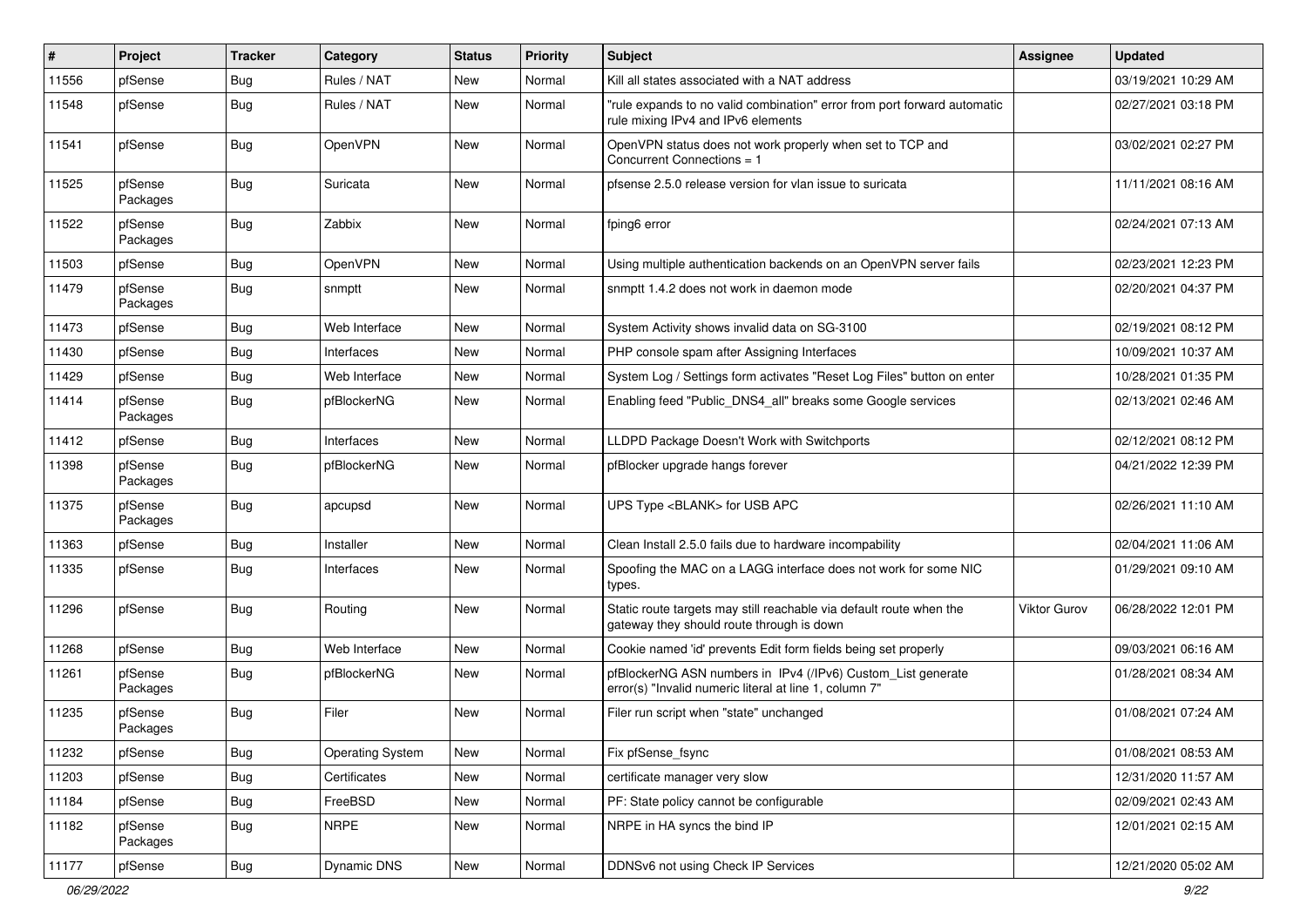| $\pmb{\#}$ | Project             | <b>Tracker</b> | Category                 | <b>Status</b> | <b>Priority</b> | <b>Subject</b>                                                                                       | <b>Assignee</b>     | <b>Updated</b>      |
|------------|---------------------|----------------|--------------------------|---------------|-----------------|------------------------------------------------------------------------------------------------------|---------------------|---------------------|
| 11149      | pfSense             | <b>Bug</b>     | <b>DHCP Relay</b>        | New           | Normal          | DHCP relay won't start with DHCP server behind gateway                                               |                     | 03/22/2021 05:13 AM |
| 11147      | pfSense             | Bug            | Dynamic DNS              | New           | Normal          | Domeneshop DynDNS IPv4 and IPv6                                                                      |                     | 12/09/2020 11:47 PM |
| 11110      | pfSense             | Bug            | Backup / Restore         | New           | Normal          | Backup file should be checked before restoring a specific area                                       |                     | 12/05/2020 02:50 PM |
| 11091      | pfSense             | <b>Bug</b>     | Interfaces               | New           | Normal          | Interfaces set as disabled in the configuration have an UP status in the<br>operating system at boot | <b>Viktor Gurov</b> | 06/28/2022 12:01 PM |
| 11040      | pfSense<br>Packages | Bug            | pfBlockerNG              | New           | Normal          | pfb_filter core faults when clearing firewall log                                                    |                     | 11/07/2020 01:44 PM |
| 11036      | pfSense<br>Packages | Bug            | haproxy                  | New           | Normal          | <b>HAproxy ACL</b>                                                                                   |                     | 02/11/2022 11:27 AM |
| 10980      | pfSense             | Bug            | <b>Operating System</b>  | New           | Normal          | rc.local is executed at login by rc.initial, and not at boot time.                                   |                     | 10/19/2020 09:39 AM |
| 10935      | pfSense<br>Packages | Bug            | <b>FRR</b>               | New           | Normal          | FRR 0.6.7-6 - BGPD service recycled IPv6 without Route Map                                           |                     | 12/30/2020 05:00 PM |
| 10875      | pfSense             | Bug            | Gateways                 | New           | Normal          | PPP periodic reset does not fully restore gateway group round-robin<br>functionality                 | Luiz Souza          | 11/05/2020 07:44 AM |
| 10845      | pfSense<br>Packages | Bug            | apcupsd                  | New           | Normal          | apcupsd doesn't stop when not enabled                                                                |                     | 08/24/2020 10:16 AM |
| 10833      | pfSense             | Bug            | Configuration<br>Backend | New           | Normal          | unbound exits on configuration error when link status flaps on LAN<br>interface                      |                     | 08/13/2020 11:53 PM |
| 10822      | pfSense             | Bug            | DHCP (IPv6)              | New           | Normal          | Deprecated IPv6 prefix won't be announced as deprecated to clients                                   |                     | 08/10/2020 09:23 AM |
| 10791      | pfSense<br>Packages | <b>Bug</b>     | <b>PIMD</b>              | New           | Normal          | Valid (vlan)interfaces do not get vif reporting "Invalid phyint address"                             |                     | 10/06/2020 09:20 AM |
| 10783      | pfSense<br>Packages | Bug            | ntop                     | <b>New</b>    | Normal          | NtopNG is very unstable on arm64                                                                     |                     | 07/22/2020 09:07 AM |
| 10765      | pfSense             | Bug            | Authentication           | New           | Normal          | Ampersands in Idap_extended_query are escaped twice                                                  |                     | 09/02/2020 07:55 AM |
| 10729      | pfSense             | Bug            | Package System           | New           | Normal          | Certificate verification failed for pkg.freebsd.org                                                  |                     | 07/05/2020 01:12 AM |
| 10726      | pfSense             | <b>Bug</b>     | Rules / NAT              | New           | Normal          | Sticky-connections option is bugged - sticky-address cannot be redefined                             |                     | 11/12/2020 10:12 AM |
| 10715      | pfSense             | Bug            | <b>DHCP Relay</b>        | <b>New</b>    | Normal          | DHCPv6 relay always uses the "first" IPv6 address of an interface                                    |                     | 06/29/2020 05:01 AM |
| 10714      | pfSense             | <b>Bug</b>     | DHCP (IPv6)              | New           | Normal          | radvd only gives out the prefix of the "first" IPv6 address of an interface                          |                     | 10/06/2020 01:03 PM |
| 10712      | pfSense             | Bug            | Rules / NAT              | New           | Normal          | "default allow LAN IPv6 to any" rule does not work right after boot when<br>using IPv6 PD            |                     | 06/30/2020 12:17 AM |
| 10708      | pfSense             | Bug            | Upgrade                  | New           | Normal          | ZFS bootpool boot symlink issue                                                                      | Luiz Souza          | 03/08/2021 07:03 AM |
| 10695      | pfSense<br>Packages | Bug            | FreeRADIUS               | New           | Normal          | FreeRadius Accounting skipping MBs after reboot due to power down                                    |                     | 06/24/2020 04:49 AM |
| 10693      | pfSense<br>Packages | <b>Bug</b>     | <b>BIND</b>              | New           | Normal          | pfSense Bind Zone Editor UI does not update zone serial number when<br>a change is made              |                     | 09/01/2021 12:51 AM |
| 10671      | pfSense             | <b>Bug</b>     | <b>Operating System</b>  | New           | Normal          | pfsense 2.4.5_1 does not boot on Gen2 2012R2 HyperV VM                                               |                     | 05/09/2021 06:39 AM |
| 10624      | pfSense             | <b>Bug</b>     | <b>DNS Resolver</b>      | New           | Normal          | Unbound configuration memory leak with python module $+$ register<br>DHCP leases active              |                     | 02/26/2021 10:27 AM |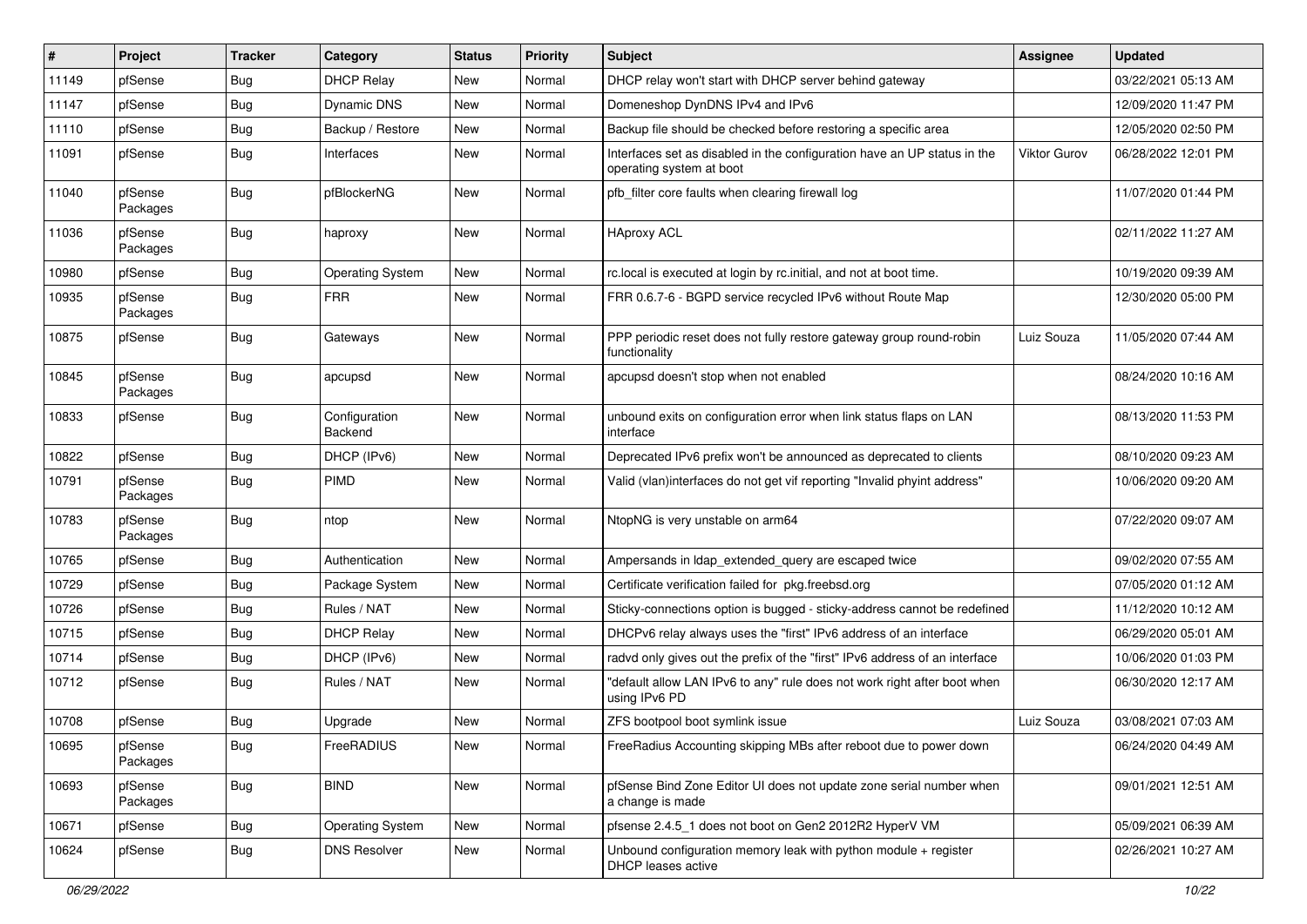| #     | Project             | <b>Tracker</b> | Category                     | <b>Status</b> | <b>Priority</b> | <b>Subject</b>                                                                                                                                              | Assignee             | <b>Updated</b>      |
|-------|---------------------|----------------|------------------------------|---------------|-----------------|-------------------------------------------------------------------------------------------------------------------------------------------------------------|----------------------|---------------------|
| 10606 | pfSense<br>Packages | Bug            | Snort                        | New           | Normal          | Snort Inline stopped working after upgrade to FreeBSD 12.1 (network<br>traffic blocked after heavy load randomly)                                           |                      | 05/28/2020 10:06 AM |
| 10601 | pfSense<br>Packages | <b>Bug</b>     | Status Monitoring            | New           | Normal          | Dashboard->Traffic Graphs Scale is capped for outbound                                                                                                      |                      | 05/29/2020 10:13 AM |
| 10590 | pfSense<br>Packages | Bug            | pfBlockerNG                  | New           | Normal          | pfBlockerNG: Invalid argument supplied for foreach()                                                                                                        |                      | 05/26/2020 08:22 AM |
| 10584 | pfSense             | <b>Bug</b>     | Hardware / Drivers           | New           | Normal          | SG-3100 with M.2: shutdown instead of reboot                                                                                                                |                      | 07/21/2020 03:08 AM |
| 10544 | pfSense             | <b>Bug</b>     | User Manager /<br>Privileges | New           | Normal          | It's not possible to add a user to group operator using the gui                                                                                             |                      | 04/21/2022 12:39 PM |
| 10530 | pfSense             | Bug            | Upgrade                      | New           | Normal          | Convert config version to be based on product version                                                                                                       |                      | 04/21/2022 12:39 PM |
| 10526 | pfSense<br>Packages | <b>Bug</b>     | pfBlockerNG                  | <b>New</b>    | Normal          | Package pfBlockerNG Crashes on Alert view                                                                                                                   |                      | 05/04/2020 08:59 AM |
| 10516 | pfSense<br>Packages | i Bug          | <b>FRR</b>                   | <b>New</b>    | Normal          | <b>FRR Access list</b>                                                                                                                                      |                      | 12/06/2020 11:02 PM |
| 10513 | pfSense             | Bug            | Rules / NAT                  | <b>New</b>    | Normal          | State issues with policy routing and HA failover                                                                                                            |                      | 04/21/2022 12:39 PM |
| 10503 | pfSense<br>Packages | <b>Bug</b>     | <b>FRR</b>                   | New           | Normal          | Flapping any GW in multi-WAN influences restating all IPsec tunnels in<br>FRR which leads to dropping all IPsec VTI static routes and related BGP<br>issues |                      | 05/08/2020 07:51 PM |
| 10493 | pfSense             | Bug            | <b>IPsec</b>                 | <b>New</b>    | Normal          | filter_get_vpns_list() issues                                                                                                                               |                      | 05/06/2020 01:07 AM |
| 10487 | pfSense<br>Packages | <b>Bug</b>     | Telegraf                     | New           | Normal          | Telegraf package not sending logs to influxdb server                                                                                                        |                      | 05/03/2020 07:09 PM |
| 10436 | pfSense<br>Packages | Bug            | softflowd                    | New           | Normal          | softflowd no longer sends flow data after upgrade $(v0.9.9 - 1 \rightarrow v1.0.0)$                                                                         |                      | 06/07/2022 12:25 AM |
| 10429 | pfSense<br>Packages | <b>Bug</b>     | <b>Status Traffic Totals</b> | <b>New</b>    | Normal          | Status Traffic Total broken 2.4.5                                                                                                                           | <b>Jared Dillard</b> | 02/27/2021 07:55 PM |
| 10370 | pfSense<br>Packages | Bug            | ntop                         | <b>New</b>    | Normal          | ntopng Timeseries not send to InfluxDB                                                                                                                      |                      | 03/30/2020 09:42 AM |
| 10342 | pfSense             | Bug            | <b>DNS Resolver</b>          | <b>New</b>    | Normal          | Unbound domain overrides stop resolving periodically. They only resume<br>after the service has been restarted.                                             |                      | 03/13/2020 10:35 AM |
| 10325 | pfSense             | <b>Bug</b>     | <b>Notifications</b>         | <b>New</b>    | Normal          | System/Advanced/Notifications/E-Mail - SMTP Notification E-Mail auth<br>password Unexpected Bahaviour                                                       |                      | 10/30/2020 08:17 AM |
| 10311 | pfSense             | <b>Bug</b>     | OpenVPN                      | New           | Normal          | Too low net.link.ifqmaxlen causes packet drop under load when using<br>OpenVPN inside bridge interface under load                                           |                      | 08/10/2021 03:10 AM |
| 10310 | pfSense             | Bug            | Upgrade                      | New           | Normal          | Systems with low RAM and several packages may temporarily fail to load<br>large tables after an upgrade                                                     |                      | 03/03/2020 07:55 AM |
| 10294 | pfSense<br>Packages | <b>Bug</b>     | <b>FRR</b>                   | New           | Normal          | FRR Route Counts Incorrect on Status Page                                                                                                                   | Jim Pingle           | 02/26/2020 11:08 AM |
| 10292 | pfSense<br>Packages | Bug            | Suricata                     | New           | Normal          | Suricata not respecting SID Mgmt list                                                                                                                       |                      | 02/27/2020 01:02 PM |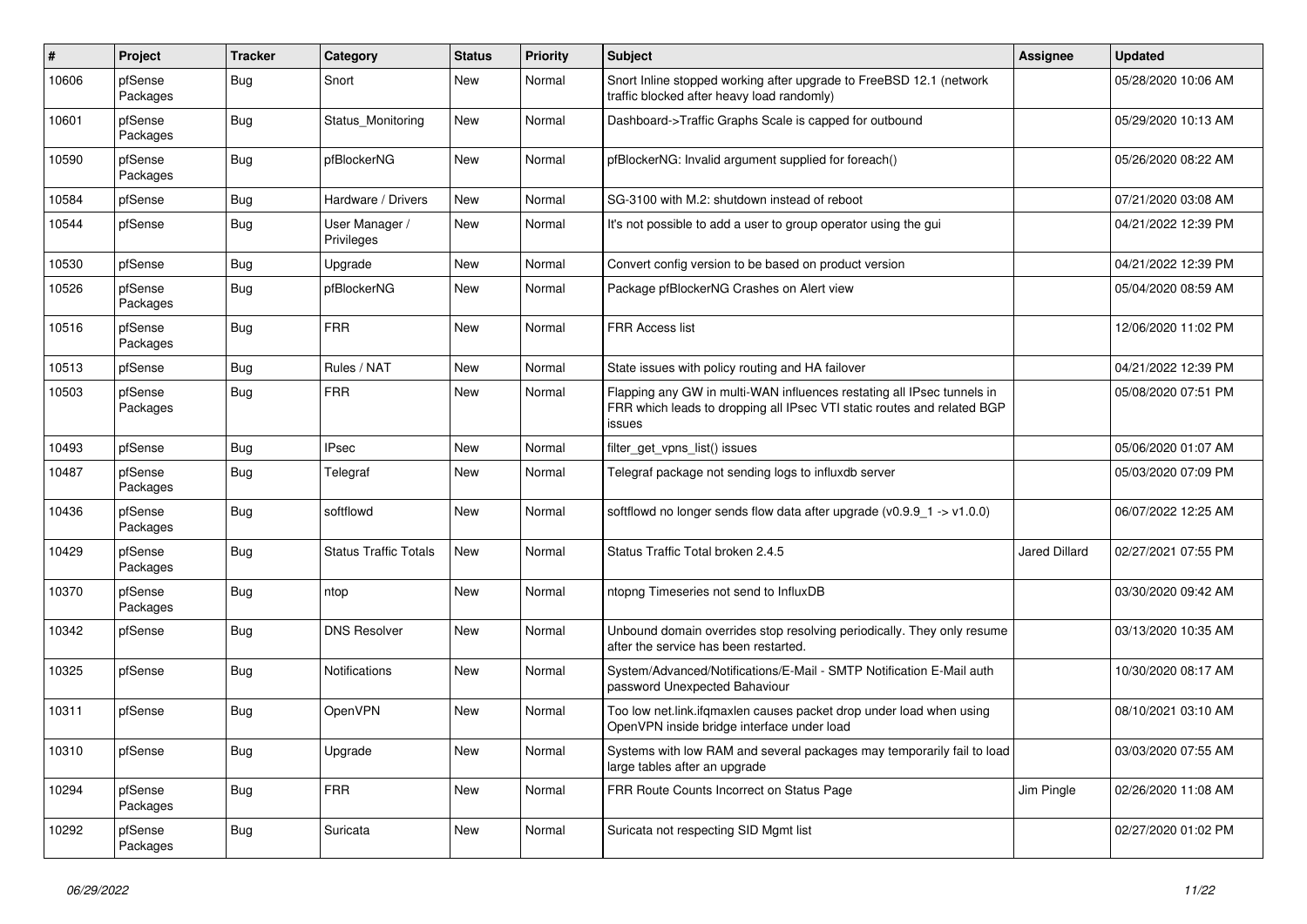| $\vert$ # | Project             | <b>Tracker</b> | Category              | <b>Status</b> | <b>Priority</b> | <b>Subject</b>                                                                                                   | Assignee | <b>Updated</b>      |
|-----------|---------------------|----------------|-----------------------|---------------|-----------------|------------------------------------------------------------------------------------------------------------------|----------|---------------------|
| 10279     | pfSense<br>Packages | <b>Bug</b>     | open-vm-tools         | <b>New</b>    | Normal          | pfSense's OpenVM Tools on ESXi 6.7 no longer provides guest vm<br>functionality                                  |          | 03/01/2020 06:07 PM |
| 10278     | pfSense<br>Packages | <b>Bug</b>     | pfBlockerNG           | <b>New</b>    | Normal          | pfBlockerNG: Formatting issue on DNSBL stats page                                                                |          | 02/24/2020 01:36 PM |
| 10277     | pfSense             | <b>Bug</b>     | Web Interface         | <b>New</b>    | Normal          | Sorting the log entries does not use year value                                                                  |          | 02/24/2020 07:46 AM |
| 10271     | pfSense             | Bug            | Web Interface         | <b>New</b>    | Normal          | Large number of VLAN/LANs make "Interfaces" menu hard to access                                                  |          | 02/20/2020 04:46 AM |
| 10253     | pfSense<br>Packages | <b>Bug</b>     | pfBlockerNG           | <b>New</b>    | Normal          | pfblockerng-devel uses user interface for VIP causing issues with other<br>services                              |          | 02/11/2020 09:17 AM |
| 10188     | pfSense<br>Packages | <b>Bug</b>     | pfBlockerNG           | New           | Normal          | Reputation tab is not working                                                                                    |          | 01/24/2020 10:06 AM |
| 10164     | pfSense<br>Packages | Bug            | pfBlockerNG           | <b>New</b>    | Normal          | pfBlockerNG dashboard widget position is not maintained when updating                                            |          | 01/06/2020 10:06 AM |
| 10150     | pfSense             | Bug            | <b>IGMP Proxy</b>     | New           | Normal          | IGMP Proxy does not scale to hundreds of streams                                                                 |          | 01/03/2020 02:56 AM |
| 10143     | pfSense             | Bug            | <b>DNS Resolver</b>   | New           | Normal          | System hostname DNS entry is assigned to the wrong IP on multi-wan<br>setups                                     |          | 12/31/2019 02:33 PM |
| 10000     | pfSense             | Bug            | <b>Dynamic DNS</b>    | <b>New</b>    | Normal          | Azure Dynamic DNS A and AAAA Records for Apex Zone                                                               |          | 03/31/2020 09:03 AM |
| 9999      | pfSense<br>Packages | <b>Bug</b>     | pfBlockerNG           | <b>New</b>    | Normal          | unbound fatal error if System Domain in DNSBL and System Domain<br>Local Zone Type is Redirect                   |          | 12/25/2019 08:10 AM |
| 9934      | pfSense<br>Packages | Bug            | Suricata              | <b>New</b>    | Normal          | suricata update kills WAN interface                                                                              |          | 02/20/2020 09:17 AM |
| 9895      | pfSense<br>Packages | Bug            | Snort                 | <b>New</b>    | Normal          | snort reinstallation failed                                                                                      |          | 06/23/2021 08:01 AM |
| 9805      | pfSense             | Bug            | <b>Dynamic DNS</b>    | <b>New</b>    | Normal          | dynDNS cloudflare multiple entries                                                                               |          | 10/02/2019 04:51 PM |
| 9737      | pfSense             | Bug            | <b>Traffic Graphs</b> | <b>New</b>    | Normal          | traffic-graphs.js shows incorrect units inside the chart                                                         |          | 09/09/2019 06:35 AM |
| 9707      | pfSense<br>Packages | Bug            | pfBlockerNG           | <b>New</b>    | Normal          | Some networks already existing in deny Feeds are not stopped even if<br>existing in custom deny list             |          | 08/28/2019 10:03 AM |
| 9698      | pfSense             | Bug            | <b>RRD Graphs</b>     | <b>New</b>    | Normal          | Monitoring graphs do not retain state after auto-refresh                                                         |          | 08/26/2019 02:09 AM |
| 9690      | pfSense             | Bug            | Interfaces            | <b>New</b>    | Normal          | Ethernet flow control should be disabled by default                                                              |          | 08/19/2019 06:45 PM |
| 9677      | pfSense             | <b>Bug</b>     | Dashboard             | <b>New</b>    | Normal          | Dashboard hangs when widget needs data from a remote host which is<br>down                                       |          | 08/13/2019 09:15 AM |
| 9676      | pfSense<br>Packages | Bug            | pfBlockerNG           | <b>New</b>    | Normal          | AS lookup fails                                                                                                  |          | 12/26/2019 12:17 AM |
| 9664      | pfSense             | <b>Bug</b>     | <b>Dynamic DNS</b>    | <b>New</b>    | Normal          | DynDNS and Dual-wan problem with CloudFlare (works with No-Ip)                                                   |          | 08/03/2019 10:00 AM |
| 9662      | pfSense<br>Packages | Bug            | pfBlockerNG           | <b>New</b>    | Normal          | PfblockerNG do not update after pfsense reboot and wait for next cron<br>task                                    |          | 08/20/2019 09:00 AM |
| 9654      | pfSense             | Bug            | <b>DNS Resolver</b>   | <b>New</b>    | Normal          | After reboot, the DNS resolver must be restarted before it will advertise<br>the ipv6 DNS address of the router. |          | 11/20/2020 03:12 AM |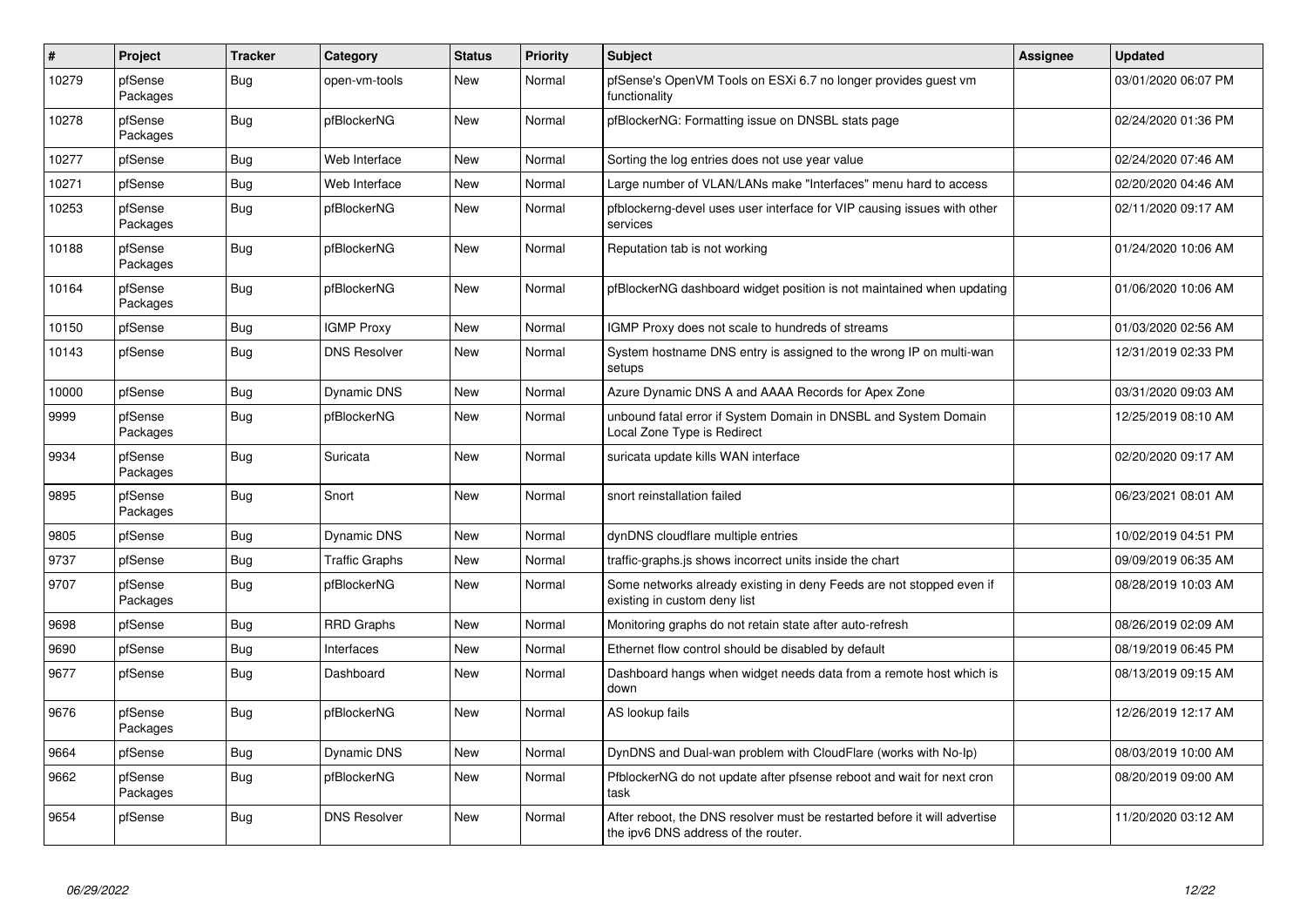| $\vert$ # | Project             | <b>Tracker</b> | Category                     | <b>Status</b> | <b>Priority</b> | <b>Subject</b>                                                                                                       | <b>Assignee</b>      | <b>Updated</b>      |
|-----------|---------------------|----------------|------------------------------|---------------|-----------------|----------------------------------------------------------------------------------------------------------------------|----------------------|---------------------|
| 9650      | pfSense             | Bug            | Gateways                     | <b>New</b>    | Normal          | IPv6 connection drops (ir-)regular on Kabelvodafone (German cable<br>ISP)                                            |                      | 07/27/2019 07:14 AM |
| 9626      | pfSense             | Bug            | Web Interface                | <b>New</b>    | Normal          | When deny write permission is assigned to a user, there is no error<br>feedback if the user tries to write something |                      | 06/25/2022 05:41 PM |
| 9585      | pfSense             | <b>Bug</b>     | Interfaces                   | <b>New</b>    | Normal          | 6RD: Unable to reach hosts on within same 6rd-domain                                                                 |                      | 08/14/2019 02:39 PM |
| 9568      | pfSense<br>Packages | <b>Bug</b>     | Squid                        | <b>New</b>    | Normal          | UFSSwapDir::openLog: Failed to open swap log.                                                                        |                      | 05/29/2019 09:18 PM |
| 9566      | pfSense             | <b>Bug</b>     | <b>Traffic Graphs</b>        | <b>New</b>    | Normal          | Traffic graph displays traffic incorrectly                                                                           |                      | 11/18/2019 07:54 AM |
| 9537      | pfSense<br>Packages | Bug            | <b>Status Traffic Totals</b> | New           | Normal          | One month offset in displayed data between time changes                                                              | <b>Jared Dillard</b> | 05/01/2020 08:27 AM |
| 9504      | pfSense             | <b>Bug</b>     | <b>Dynamic DNS</b>           | <b>New</b>    | Normal          | Multiple Dynamic DNS update notifications for the same interface, not<br>differentiated by the hostname              |                      | 05/07/2019 07:46 AM |
| 9500      | pfSense<br>Packages | Bug            | haproxy                      | <b>New</b>    | Normal          | HAproxy does not delete non-applicable action config                                                                 |                      | 01/18/2022 06:28 AM |
| 9497      | pfSense<br>Packages | <b>Bug</b>     | AWS VPC                      | New           | Normal          | AWS VPN Wizard: WebGUI times out.                                                                                    |                      | 11/13/2019 10:07 AM |
| 9495      | pfSense<br>Packages | Bug            | AWS VPC                      | New           | Normal          | AWS VPC VPN wizard produces incorrect config (SHA256 should be<br>SHA1)                                              |                      | 08/19/2019 02:45 PM |
| 9485      | pfSense             | <b>Bug</b>     | User Manager /<br>Privileges | New           | Normal          | password match error on system usermanager causes Group<br>membership to be reset.                                   |                      | 04/26/2019 08:52 AM |
| 9453      | pfSense             | <b>Bug</b>     | <b>LAGG Interfaces</b>       | <b>New</b>    | Normal          | VLAN Interfaces on LAGG get orphaned at boot                                                                         |                      | 08/21/2019 11:16 AM |
| 9348      | pfSense<br>Packages | <b>Bug</b>     | <b>ACME</b>                  | <b>New</b>    | Normal          | Results of Acme certificate issuance/renewal are not properly formatted                                              |                      | 02/22/2019 12:08 PM |
| 9344      | pfSense             | Bug            | Translations                 | <b>New</b>    | Normal          | OpenVPN click NCP Algorithms will always go to DH Parameters<br>website(in Chinese-Taiwan)                           |                      | 10/21/2021 03:48 AM |
| 9343      | pfSense             | <b>Bug</b>     | DHCP (IPv4)                  | <b>New</b>    | Normal          | diag_arp.php times out with large DHCPD leases table                                                                 |                      | 08/14/2019 01:19 PM |
| 9338      | pfSense             | <b>Bug</b>     | <b>IGMP Proxy</b>            | <b>New</b>    | Normal          | igmpproxy ignoring downstream vlan interface                                                                         |                      | 02/22/2019 03:48 AM |
| 9337      | pfSense<br>Packages | <b>Bug</b>     | Telegraf                     | <b>New</b>    | Normal          | Telegraf ping input fails                                                                                            |                      | 02/18/2019 10:40 AM |
| 9286      | pfSense<br>Packages | Bug            | squidguard                   | <b>New</b>    | Normal          | squidGuard - Unable to change IP for sgerror.php URL in configuration                                                |                      | 11/13/2019 10:07 AM |
| 9261      | pfSense<br>Packages | <b>Bug</b>     | haproxy                      | <b>New</b>    | Normal          | haproxy GUI failure                                                                                                  |                      | 01/08/2019 12:41 PM |
| 9241      | pfSense             | Bug            | Interfaces                   | <b>New</b>    | Normal          | Ethernet link cycles up/down if "auto-negotiate" is explicitly selected in<br>interface configuration                |                      | 12/31/2018 08:36 PM |
| 9229      | pfSense<br>Packages | Bug            | Tinc                         | <b>New</b>    | Normal          | Tinc package: no way of specifying multiple critical configuration<br>parameters from web interface                  |                      | 08/13/2019 09:25 AM |
| 9192      | pfSense             | Bug            | <b>PPP</b> Interfaces        | <b>New</b>    | Normal          | PPPoE daemon selects wrong interface                                                                                 |                      | 08/20/2019 10:05 AM |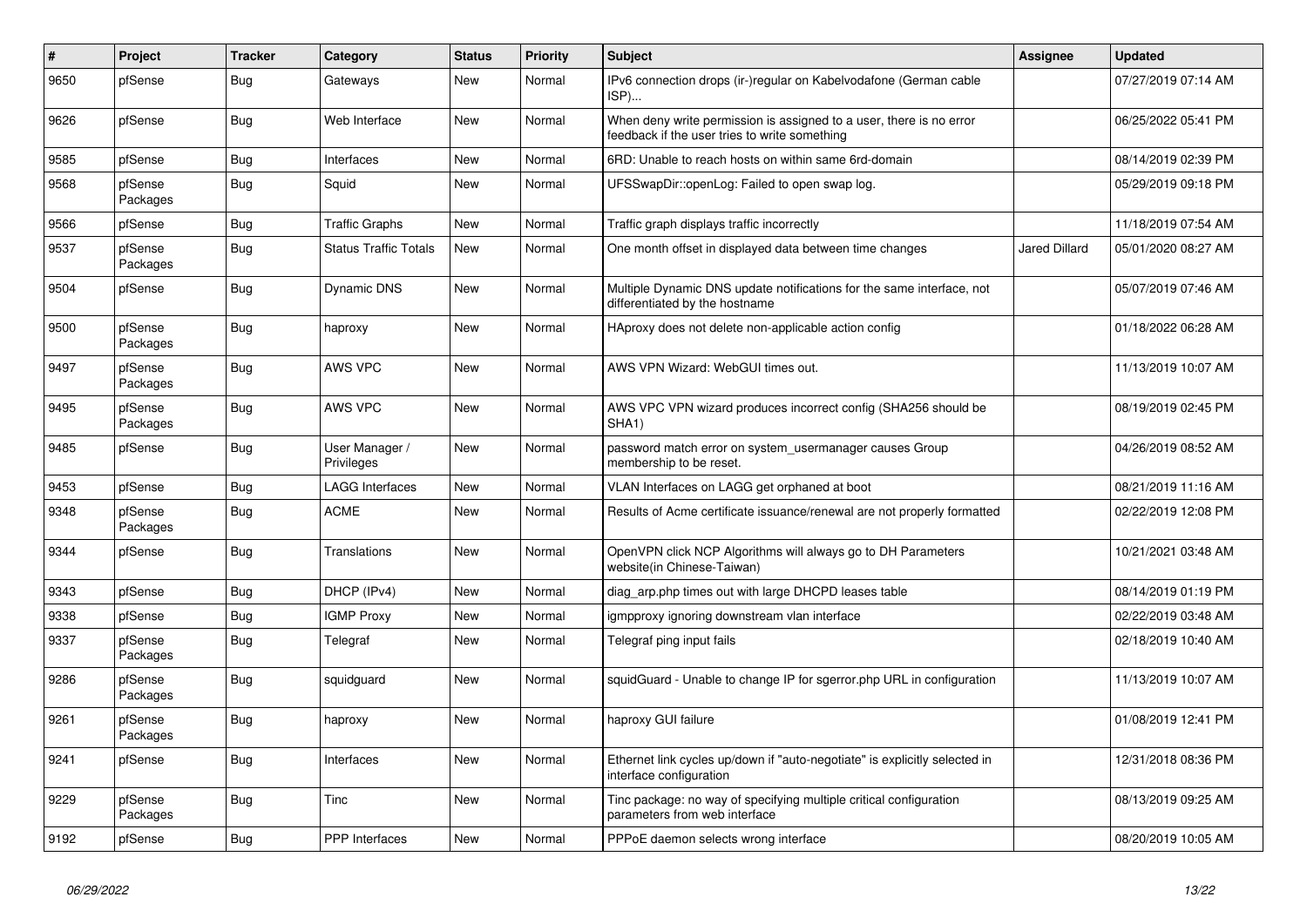| $\sharp$ | Project             | <b>Tracker</b> | Category                            | <b>Status</b> | Priority | <b>Subject</b>                                                                                                                          | <b>Assignee</b>     | <b>Updated</b>      |
|----------|---------------------|----------------|-------------------------------------|---------------|----------|-----------------------------------------------------------------------------------------------------------------------------------------|---------------------|---------------------|
| 9179     | pfSense             | Bug            | <b>NAT Reflection</b>               | <b>New</b>    | Normal   | NAT reflection fix implemented for #8604 is causing WebUI and<br>XMLRPC to fail on slave                                                |                     | 03/27/2020 08:01 PM |
| 9167     | pfSense             | Bug            | Rules / NAT                         | New           | Normal   | Some Important ICMPv6 Traffic Not Allowed by Default Rules                                                                              |                     | 08/14/2019 01:00 PM |
| 9143     | pfSense<br>Packages | <b>Bug</b>     | ntop                                | <b>New</b>    | Normal   | ntopng not displaying values in historical correctly                                                                                    |                     | 11/22/2018 07:24 AM |
| 9139     | pfSense<br>Packages | <b>Bug</b>     | Telegraf                            | <b>New</b>    | Normal   | telegraf: add ping for default gateway(s)                                                                                               |                     | 05/21/2020 04:23 PM |
| 9138     | pfSense<br>Packages | <b>Bug</b>     | Telegraf                            | New           | Normal   | telegraf: add section for custom config lines                                                                                           |                     | 02/18/2019 03:36 PM |
| 9101     | pfSense             | <b>Bug</b>     | <b>Traffic Graphs</b>               | New           | Normal   | Traffic Graphs/Dashboard Slows Downloads Being Performed by the<br>Same Firefox Browser                                                 |                     | 08/21/2019 09:18 AM |
| 9087     | pfSense             | <b>Bug</b>     | <b>Traffic Graphs</b>               | New           | Normal   | Traffic Graph Widget Legend Not Updating                                                                                                |                     | 08/14/2019 12:38 PM |
| 9079     | pfSense<br>Packages | Bug            | ntop                                | New           | Normal   | High CPU usage of ntopng even during IDLE and no network traffic                                                                        |                     | 12/16/2018 02:40 PM |
| 9037     | pfSense             | <b>Bug</b>     | <b>DNS Resolver</b>                 | <b>New</b>    | Normal   | Unbound not logging to syslog after reboot                                                                                              |                     | 10/12/2018 05:09 AM |
| 9035     | pfSense             | <b>Bug</b>     | Rules / NAT                         | <b>New</b>    | Normal   | Inactive Interfaces are Hidden in Firewall Rules                                                                                        |                     | 08/14/2019 12:39 PM |
| 9025     | pfSense<br>Packages | Bug            | squidguard                          | <b>New</b>    | Normal   | SquidGard + Target categories                                                                                                           |                     | 10/08/2018 01:00 AM |
| 8963     | pfSense             | <b>Bug</b>     | <b>Traffic Shaper</b><br>(Limiters) | <b>New</b>    | Normal   | 2.4.4 Limiters don't work after CARP fail-over                                                                                          |                     | 12/10/2018 06:40 AM |
| 8909     | pfSense<br>Packages | <b>Bug</b>     | Tinc                                | <b>New</b>    | Normal   | tinc package makes /rc.newwanip looping forever                                                                                         |                     | 08/13/2019 09:25 AM |
| 8902     | pfSense<br>Packages | <b>Bug</b>     | haproxy                             | <b>New</b>    | Normal   | HAproxy package not use custom DNS for lookup on apply new config                                                                       |                     | 09/16/2018 08:16 AM |
| 8827     | pfSense<br>Packages | Bug            | squidguard                          | <b>New</b>    | Normal   | Squidguard: ACL redirect modes 'redirect' and 'err page' send<br>unresolvable URLs to the client.                                       | <b>Viktor Gurov</b> | 12/21/2021 05:49 AM |
| 8815     | pfSense             | <b>Bug</b>     | Interfaces                          | <b>New</b>    | Normal   | IP addresses are removed from interfaces when link is lost and either<br>IPv4 or IPv6 is dynamic                                        | Luiz Souza          | 07/21/2021 07:49 AM |
| 8804     | pfSense             | Bug            | <b>PPP</b> Interfaces               | <b>New</b>    | Normal   | Netgate SG-1000 PPPoE Keepalives not prioritized, internet drops                                                                        |                     | 08/20/2019 10:06 AM |
| 8770     | pfSense             | <b>Bug</b>     | Interfaces                          | <b>New</b>    | Normal   | QinQ interfaces always show as active                                                                                                   |                     | 02/01/2020 09:47 AM |
| 8752     | pfSense<br>Packages | <b>Bug</b>     | squidguard                          | <b>New</b>    | Normal   | For SquidGuard in "Common ACL" menu "Target Rules List" "access"<br>option always stays with default value '---' for my Target category |                     | 08/06/2018 05:53 AM |
| 8711     | pfSense             | Bug            | <b>IGMP Proxy</b>                   | New           | Normal   | igmpproxy with PPPoE Interfaces                                                                                                         |                     | 07/28/2018 09:21 AM |
| 8705     | pfSense<br>Packages | Bug            | syslog-ng                           | New           | Normal   | Syslog-NG error in latest snapshot                                                                                                      |                     | 07/27/2018 10:17 AM |
| 8686     | pfSense             | <b>Bug</b>     | <b>IPsec</b>                        | <b>New</b>    | Normal   | IPsec VTI: Assigned interface firewall rules are never parsed                                                                           |                     | 02/10/2021 12:15 PM |
| 8614     | pfSense             | Bug            | DHCP (IPv4)                         | New           | Normal   | Cannot remove Additional BOOTP/DHCP Options                                                                                             |                     | 08/21/2019 09:15 AM |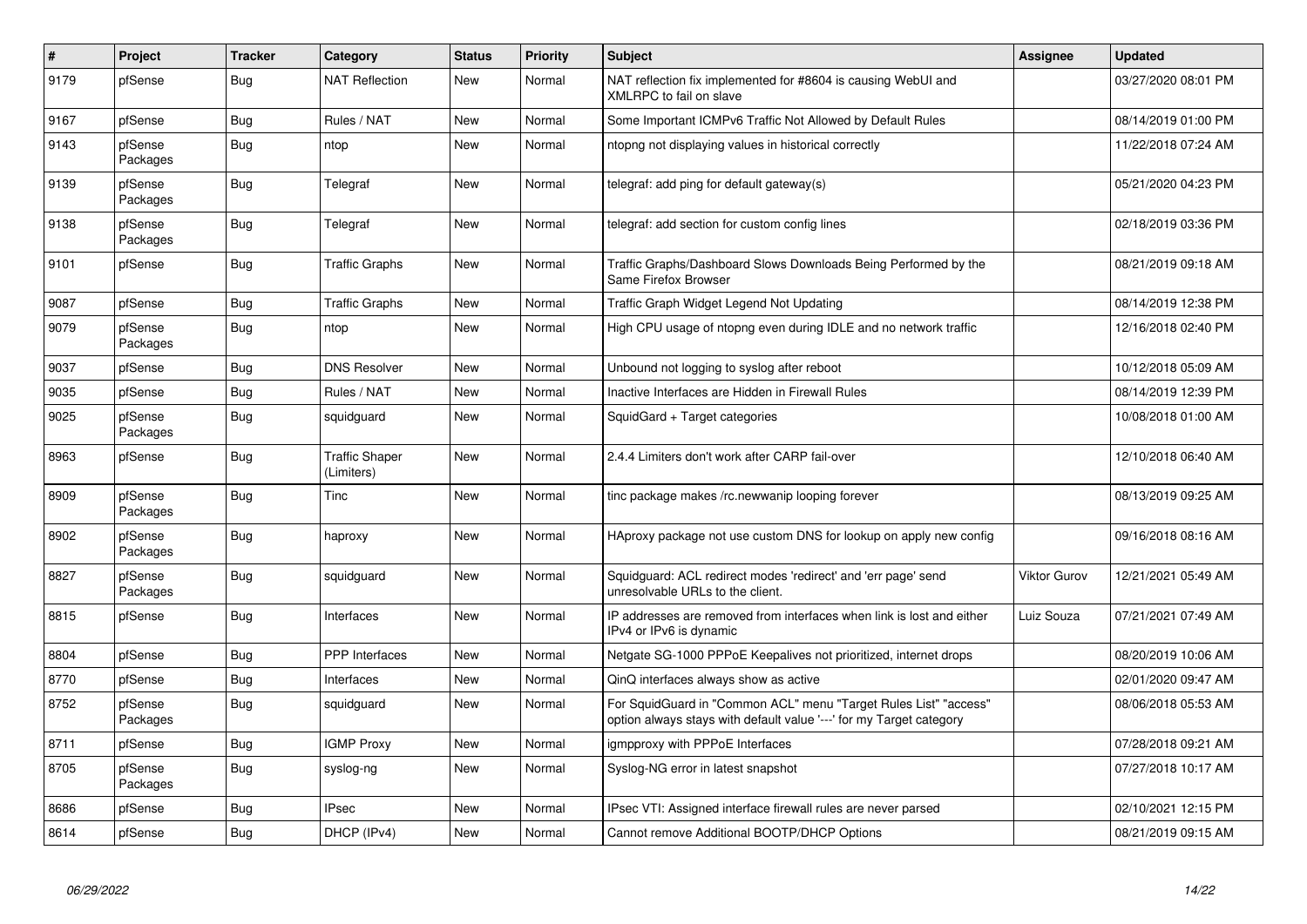| #    | Project             | <b>Tracker</b> | Category                        | <b>Status</b> | <b>Priority</b> | <b>Subject</b>                                                                                                          | <b>Assignee</b> | <b>Updated</b>      |
|------|---------------------|----------------|---------------------------------|---------------|-----------------|-------------------------------------------------------------------------------------------------------------------------|-----------------|---------------------|
| 8589 | pfSense<br>Packages | Bug            | FreeRADIUS                      | <b>New</b>    | Normal          | FreeRadius 0.15.5_2 ignoring tunnelled-reply=no                                                                         |                 | 02/18/2019 03:40 PM |
| 8570 | pfSense             | Bug            | <b>XML Parser</b>               | <b>New</b>    | Normal          | Empty (dn)shaper config gets populated with newline                                                                     |                 | 08/20/2019 02:45 PM |
| 8567 | pfSense             | Bug            | CARP                            | New           | Normal          | Using IPv6 VIP alias for services may affect CARP IPv6 VIP work                                                         |                 | 06/12/2018 01:26 PM |
| 8566 | pfSense             | Bug            | CARP                            | <b>New</b>    | Normal          | Wrong IPv6 source in NS request in case using of IPv6 alias                                                             |                 | 06/12/2018 01:26 PM |
| 8560 | pfSense<br>Packages | Bug            | <b>ACME</b>                     | <b>New</b>    | Normal          | ACME: can't update DNS records in DNSMadeEasy registar for several<br>domains with different API keys/ids               |                 | 06/08/2018 01:28 PM |
| 8526 | pfSense             | Bug            | Interfaces                      | <b>New</b>    | Normal          | DHCP client ignores server replies when 802.1q tagging is used                                                          |                 | 08/14/2019 10:52 AM |
| 8516 | pfSense<br>Packages | Bug            | FreeRADIUS                      | <b>New</b>    | Normal          | FreeRADIUS requires settings re-saved after pfSense upgrade                                                             | Jim Pingle      | 12/31/2021 05:58 PM |
| 8512 | pfSense             | Bug            | <b>PPP</b> Interfaces           | <b>New</b>    | Normal          | PPPoE reconnect fails after interface flap                                                                              |                 | 08/20/2019 10:06 AM |
| 8435 | pfSense             | <b>Bug</b>     | Interfaces                      | <b>New</b>    | Normal          | DHCPv6 unusable in certain circumstances (US AT&T Fiber, etc.)                                                          |                 | 08/14/2019 10:52 AM |
| 8432 | pfSense             | Bug            | Dynamic DNS                     | <b>New</b>    | Normal          | Dynamic DNS Client gives an error that it can't find IPv6 address when<br>WAN interface is a LAGG                       |                 | 09/17/2020 05:23 AM |
| 8419 | pfSense             | Bug            | Web Interface                   | <b>New</b>    | Normal          | webgui, when menubar is fixed to the top of the screen, the last items of<br>long menus cannot be seen/used.            |                 | 07/19/2018 03:10 PM |
| 8406 | pfSense             | Bug            | Dynamic DNS                     | <b>New</b>    | Normal          | DDNS IPV6 Cloudflare Client does not detect PPOE address                                                                |                 | 03/31/2018 11:56 AM |
| 8401 | pfSense             | Bug            | Installer                       | <b>New</b>    | Normal          | Issues related to keys representing alphabetic characters specific to<br>Scandinavian languages and to some other keys. |                 | 03/30/2018 11:06 AM |
| 8380 | pfSense             | Bug            | OpenVPN                         | <b>New</b>    | Normal          | OpenVPN RADIUS password length is not constant                                                                          | Jim Pingle      | 07/17/2020 11:46 AM |
| 8343 | pfSense             | Bug            | Gateways                        | <b>New</b>    | Normal          | Gateway Routes (Default Routes) not removed in Kernel when removed<br>from GUI                                          |                 | 05/14/2020 01:22 AM |
| 8335 | pfSense             | Bug            | <b>LAGG Interfaces</b>          | <b>New</b>    | Normal          | System hang with LACP downlink to UniFi switch                                                                          |                 | 08/21/2019 11:18 AM |
| 8325 | pfSense             | Bug            | UPnP/NAT-PMP                    | <b>New</b>    | Normal          | UPnP not available for pppoe-Clients                                                                                    |                 | 11/15/2020 10:33 AM |
| 8324 | pfSense             | Bug            | Hardware / Drivers              | New           | Normal          | bxe cards require promisc for OSPF                                                                                      | Luiz Souza      | 05/25/2020 03:19 PM |
| 8313 | pfSense             | Bug            | <b>Notifications</b>            | <b>New</b>    | Normal          | STARTTLS auto detection not working                                                                                     |                 | 04/21/2022 12:39 PM |
| 8295 | pfSense<br>Packages | Bug            | syslog-ng                       | New           | Normal          | syslog-ng logrotates tls files                                                                                          |                 | 02/14/2018 06:12 AM |
| 8285 | pfSense             | Bug            | Web Interface                   | <b>New</b>    | Normal          | Actions on stale data may result in catastrophic results                                                                |                 | 01/16/2018 08:08 PM |
| 8264 | pfSense<br>Packages | Bug            | FreeRADIUS                      | <b>New</b>    | Normal          | Radiusd restart on WAN change results in freeradius not running (and<br>possible solution)                              |                 | 04/21/2022 12:39 PM |
| 8263 | pfSense             | Bug            | <b>Traffic Shaper</b><br>(ALTQ) | New           | Normal          | Cannot create a nonlinear `Link Share` service curve because of: "the<br>sum of the child bandwidth higher than parent" |                 | 11/05/2020 07:31 AM |
| 8229 | pfSense<br>Packages | <b>Bug</b>     | syslog-ng                       | New           | Normal          | syslog-ng stops parsing logs after logrotate run                                                                        |                 | 01/26/2018 12:00 PM |
| 8213 | pfSense<br>Packages | <b>Bug</b>     | haproxy                         | New           | Normal          | acl src file not populated from alias                                                                                   |                 | 12/21/2017 02:02 PM |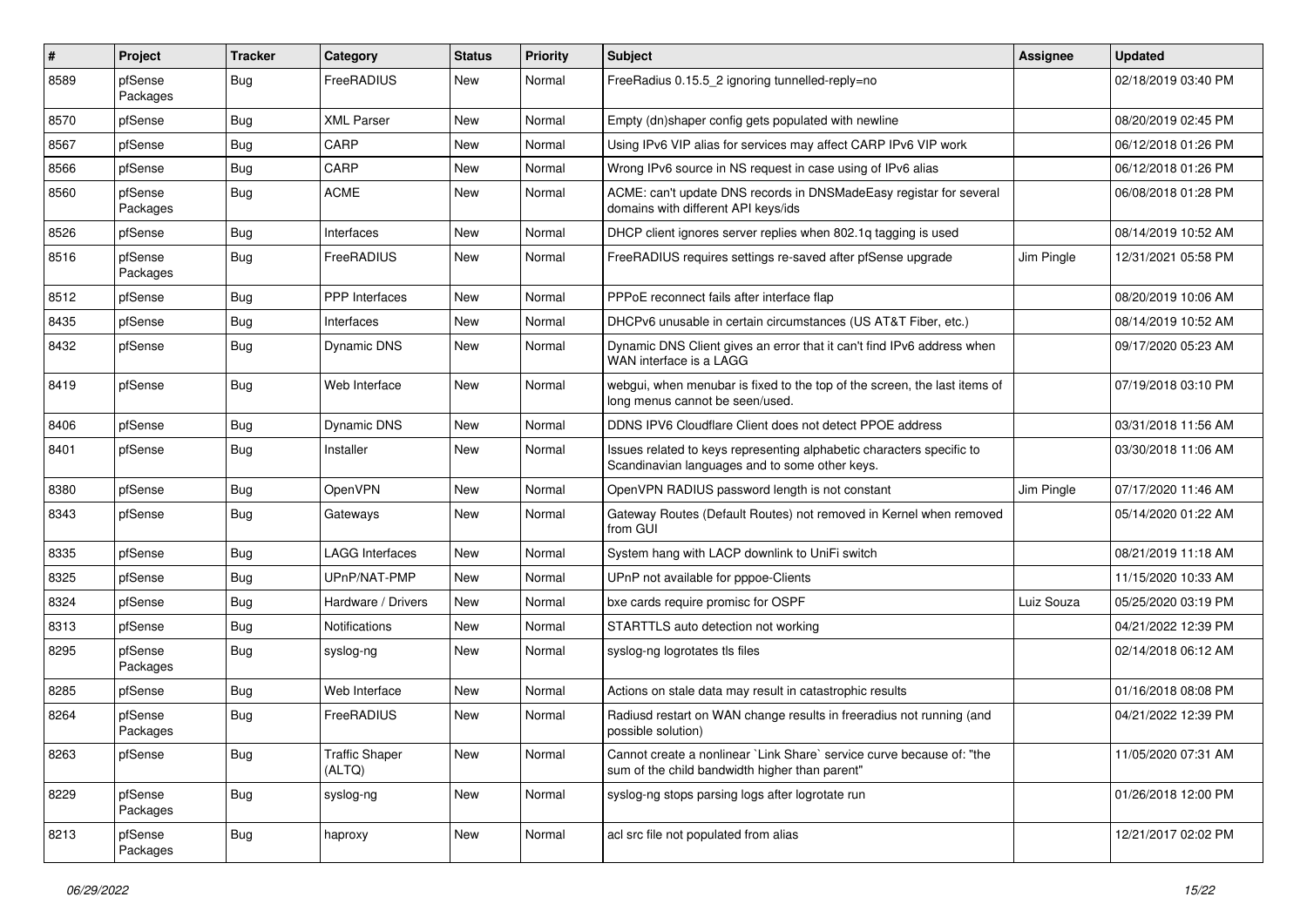| $\vert$ # | Project             | <b>Tracker</b> | Category                            | <b>Status</b> | <b>Priority</b> | <b>Subject</b>                                                                                                                    | Assignee   | <b>Updated</b>      |
|-----------|---------------------|----------------|-------------------------------------|---------------|-----------------|-----------------------------------------------------------------------------------------------------------------------------------|------------|---------------------|
| 8207      | pfSense             | <b>Bug</b>     | <b>Operating System</b>             | New           | Normal          | 2.4 cannot boot as a Xen VM with more than 7 NICs                                                                                 |            | 06/25/2022 05:42 PM |
| 8197      | pfSense<br>Packages | Bug            | <b>BIND</b>                         | New           | Normal          | BIND UI fails to properly update zone with inline DNSSEC signing<br>enabled                                                       |            | 02/18/2019 05:23 PM |
| 8180      | pfSense<br>Packages | Bug            | syslog-ng                           | New           | Normal          | syslog-ng default log file                                                                                                        |            | 01/16/2018 12:53 PM |
| 8177      | pfSense             | Bug            | Package System                      | New           | Normal          | "/xsl/package.xsl" is referenced in package XML files but not on the<br>firewall                                                  |            | 08/14/2019 09:56 AM |
| 8176      | pfSense             | <b>Bug</b>     | Package System                      | New           | Normal          | /schema/packages.dtd -- referenced in *xml, but missing?                                                                          |            | 12/09/2017 06:52 PM |
| 8130      | pfSense             | <b>Bug</b>     | <b>Traffic Graphs</b>               | New           | Normal          | Status - Monitoring - Area chart displays traffic data differently than Line<br>or Bar charts                                     |            | 11/26/2017 01:40 PM |
| 8122      | pfSense             | Bug            | <b>OpenVPN</b>                      | New           | Normal          | openvpn client is unable to use OTP (temporary) passwords                                                                         |            | 04/16/2018 09:28 AM |
| 8113      | pfSense             | <b>Bug</b>     | Interfaces                          | New           | Normal          | MTU setting on bridge, openvpn clients ignored                                                                                    |            | 12/31/2021 05:55 PM |
| 8100      | pfSense             | Bug            | CARP                                | New           | Normal          | pfsync Initially Deletes States on Primary for Connections Established<br>through Secondary                                       | Luiz Souza | 02/08/2022 12:59 PM |
| 8095      | pfSense             | Bug            | Translations                        | New           | Normal          | Unescaped simple quotes break JavaScript features when the French<br>translation is enabled                                       |            | 08/21/2019 09:06 AM |
| 8087      | pfSense             | Bug            | Authentication                      | New           | Normal          | Provide Calling-Station-ID to RADIUS backed VPN connections                                                                       |            | 06/06/2020 05:36 AM |
| 8076      | pfSense             | Bug            | Backup / Restore                    | <b>New</b>    | Normal          | User can easily apply an unusable interface configuration after restore                                                           |            | 08/14/2019 10:52 AM |
| 8073      | pfSense             | Bug            | <b>IPsec</b>                        | New           | Normal          | Traffic inexplicably not going through IPSEC despite (in theory) matching<br><b>SPs</b>                                           |            | 11/09/2017 02:51 AM |
| 8072      | pfSense             | <b>Bug</b>     | <b>Traffic Shaper</b><br>(Limiters) | New           | Normal          | Limiter / Queue mask issues?                                                                                                      | Ivor Kreso | 11/08/2017 07:56 PM |
| 8066      | pfSense             | <b>Bug</b>     | Routing                             | New           | Normal          | Static routes not applied when they go out a interface using carp                                                                 |            | 11/08/2017 02:04 AM |
| 8013      | pfSense             | <b>Bug</b>     | <b>IPsec</b>                        | New           | Normal          | IPsec MSS clamping value shared for IPv4 and IPv6                                                                                 | Luiz Souza | 10/28/2021 01:37 PM |
| 8004      | pfSense             | Bug            | <b>NAT Reflection</b>               | New           | Normal          | Error notice for a deleted NAT that had a RULE or an existing NAT which<br>is claimed to have no NAT port                         |            | 10/24/2017 06:39 PM |
| 7986      | pfSense             | <b>Bug</b>     | Wireless                            | <b>New</b>    | Normal          | WLAN card no longer properly initialized under 2.4.0                                                                              |            | 06/19/2020 08:08 AM |
| 7977      | pfSense             | <b>Bug</b>     | Translations                        | New           | Normal          | English text shown in stead of translated text (Routing - Gateway groups<br>edit)                                                 |            | 08/21/2019 11:28 AM |
| 7964      | pfSense             | Bug            | Multi-WAN                           | New           | Normal          | Restart openvpn on gateway switching                                                                                              |            | 08/19/2019 12:35 PM |
| 7943      | pfSense             | <b>Bug</b>     | Web Interface                       | New           | Normal          | CSS Overflow Fix for Drop Down Menus in webConfigurator                                                                           |            | 11/21/2020 02:54 PM |
| 7899      | pfSense             | Bug            | <b>Traffic Shaper</b><br>(ALTQ)     | New           | Normal          | a floating 'match' rule on LAN does not put traffic from a broswer on a<br>clientpc into a shaper queue                           |            | 09/28/2017 09:16 AM |
| 7863      | pfSense             | Bug            | User Manager /<br>Privileges        | New           | Normal          | The "WebCfg - All pages" permission inclueds the "User - System: Shell<br>account access" even though that is not a WebCofg page. |            | 09/16/2017 05:13 AM |
| 7821      | pfSense             | <b>Bug</b>     | DHCP (IPv6)                         | New           | Normal          | GIF does not support broadcast                                                                                                    |            | 08/29/2017 10:50 AM |
| 7779      | pfSense             | Bug            | OpenVPN                             | New           | Normal          | Traffic crossing a site-to-site OpenVPN tunnel fails to fragment.                                                                 |            | 06/02/2021 08:26 AM |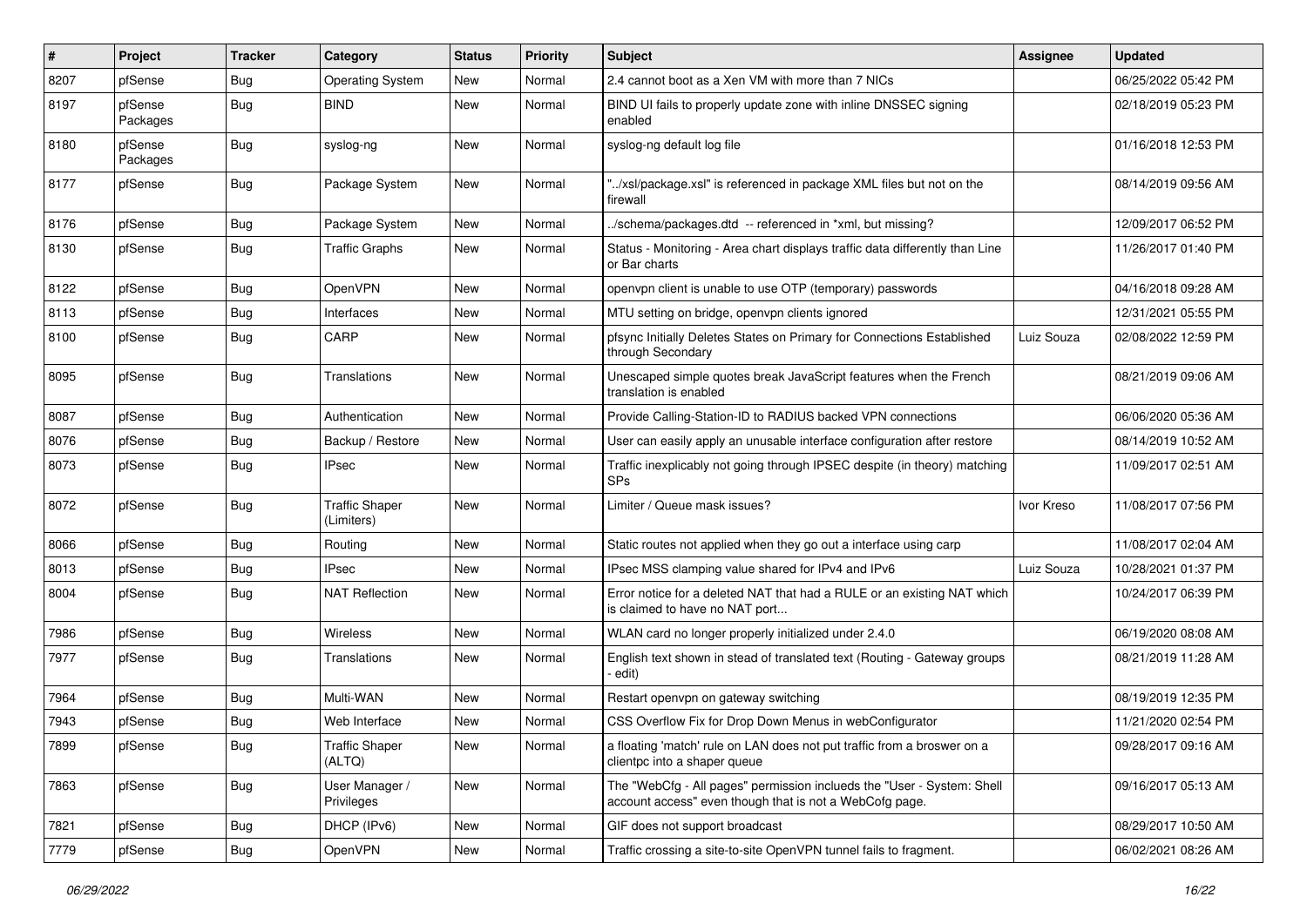| #    | Project             | <b>Tracker</b> | Category                                        | <b>Status</b> | <b>Priority</b> | Subject                                                                                                                       | <b>Assignee</b>      | <b>Updated</b>      |
|------|---------------------|----------------|-------------------------------------------------|---------------|-----------------|-------------------------------------------------------------------------------------------------------------------------------|----------------------|---------------------|
| 7757 | pfSense             | <b>Bug</b>     | Backup / Restore                                | New           | Normal          | Auto Config Backup fails to upload unless Default Gateway is up                                                               |                      | 08/16/2019 12:47 PM |
| 7737 | pfSense             | Bug            | IPv6 Router<br>Advertisements<br>(RADVD)        | New           | Normal          | radvd error message                                                                                                           |                      | 08/13/2019 09:41 AM |
| 7734 | pfSense             | Bug            | DHCP (IPv6)                                     | <b>New</b>    | Normal          | Using opton ia pd0 does not renew prefix and prefix get dropped                                                               |                      | 07/31/2017 03:46 AM |
| 7665 | pfSense             | <b>Bug</b>     | Aliases / Tables                                | New           | Normal          | Host range validation for Aliases is not strict enough                                                                        |                      | 08/21/2019 11:01 AM |
| 7590 | pfSense             | <b>Bug</b>     | Diagnostics                                     | New           | Normal          | diag edit do not save when nothing to sae (in directory browse view)                                                          |                      | 05/20/2017 05:04 PM |
| 7589 | pfSense             | Bug            | Diagnostics                                     | New           | Normal          | diag_edit.php old print_info_box                                                                                              |                      | 05/20/2017 05:02 PM |
| 7551 | pfSense             | <b>Bug</b>     | Rules / NAT                                     | New           | Normal          | Dynamic IPsec endpoints not added to rule set after WAN down/up                                                               |                      | 05/16/2017 02:26 PM |
| 7476 | pfSense             | <b>Bug</b>     | Logging                                         | New           | Normal          | Dirty buffer used to build log messages?                                                                                      |                      | 04/17/2017 09:51 PM |
| 7462 | pfSense<br>Packages | Bug            | haproxy                                         | New           | Normal          | HAproxy not rebinding properly after WAN DHCP IP change                                                                       |                      | 01/11/2018 09:15 AM |
| 7453 | pfSense<br>Packages | <b>Bug</b>     | <b>ACME</b>                                     | New           | Normal          | DNS-ovh need to save or display consumer key                                                                                  |                      | 04/06/2017 10:54 AM |
| 7430 | pfSense             | Bug            | Interfaces                                      | New           | Normal          | pfsense-utils.inc - where is ipaddr configured() should account for<br>loopback interface                                     |                      | 08/13/2019 03:48 PM |
| 7420 | pfSense             | Bug            | <b>IPsec</b>                                    | New           | Normal          | ipsec status freezing                                                                                                         |                      | 02/13/2020 09:09 AM |
| 7403 | pfSense<br>Packages | Bug            | FreeRADIUS                                      | New           | Normal          | Captive Portal + freeradius2 + MySQL problems with German Umlaut                                                              |                      | 03/17/2017 09:12 AM |
| 7402 | pfSense             | Bug            | Web Interface                                   | New           | Normal          | Inconsistent use of htmlentities validation checks                                                                            |                      | 03/21/2017 08:58 AM |
| 7373 | pfSense             | <b>Bug</b>     | Rules / NAT                                     | New           | Normal          | Firewall schedules GUI needs to be redone from scratch                                                                        |                      | 08/21/2019 08:56 AM |
| 7352 | pfSense             | <b>Bug</b>     | Routing                                         | New           | Normal          | pfSense IPv6 static route is dumped after a WAN flap                                                                          |                      | 01/20/2022 09:35 AM |
| 7303 | pfSense             | <b>Bug</b>     | <b>IPv6 Router</b><br>Advertisements<br>(RADVD) | <b>New</b>    | Normal          | ipv6 connectivity lost on pfSense reboot                                                                                      |                      | 08/20/2019 12:23 PM |
| 7267 | pfSense<br>Packages | Bug            | <b>Status Traffic Totals</b>                    | New           | Normal          | Status Traffic Totals - Stacked Bar - Scale not high enough                                                                   | <b>Jared Dillard</b> | 11/18/2020 07:38 AM |
| 7238 | pfSense             | Bug            | Web Interface                                   | New           | Normal          | Menu layout broken when using "Hostname in Menu" with long<br>hostnames                                                       |                      | 02/21/2017 07:01 AM |
| 7235 | pfSense             | Bug            | <b>IPsec</b>                                    | New           | Normal          | 4860 has not got significant IPsec performance rising with enabled HW<br>acceleration                                         | Luiz Souza           | 12/18/2021 04:32 PM |
| 7195 | pfSense             | <b>Bug</b>     | Package System                                  | New           | Normal          | pkg_edit.php - <checkenablefields> tag has no effect on fields other than<br/>checkbox/input</checkenablefields>              |                      | 08/21/2019 09:15 AM |
| 7172 | pfSense             | Bug            | DHCP (IPv4)                                     | New           | Normal          | Sorting by hostname in Services > DHCP Server > LAN should be<br>"natural" (alphanumeric friendly)                            |                      | 08/20/2019 03:47 PM |
| 7152 | pfSense             | <b>Bug</b>     | <b>DNS Resolver</b>                             | New           | Normal          | Unbound / DNS Resolver issue if "Register DHCP static mappings in the<br>DNS Resolver" set before wildcard DNS custom options |                      | 12/18/2021 04:59 PM |
| 7113 | pfSense             | <b>Bug</b>     | Dashboard                                       | New           | Normal          | Interface name in Traffic Graphs                                                                                              |                      | 12/31/2021 05:40 PM |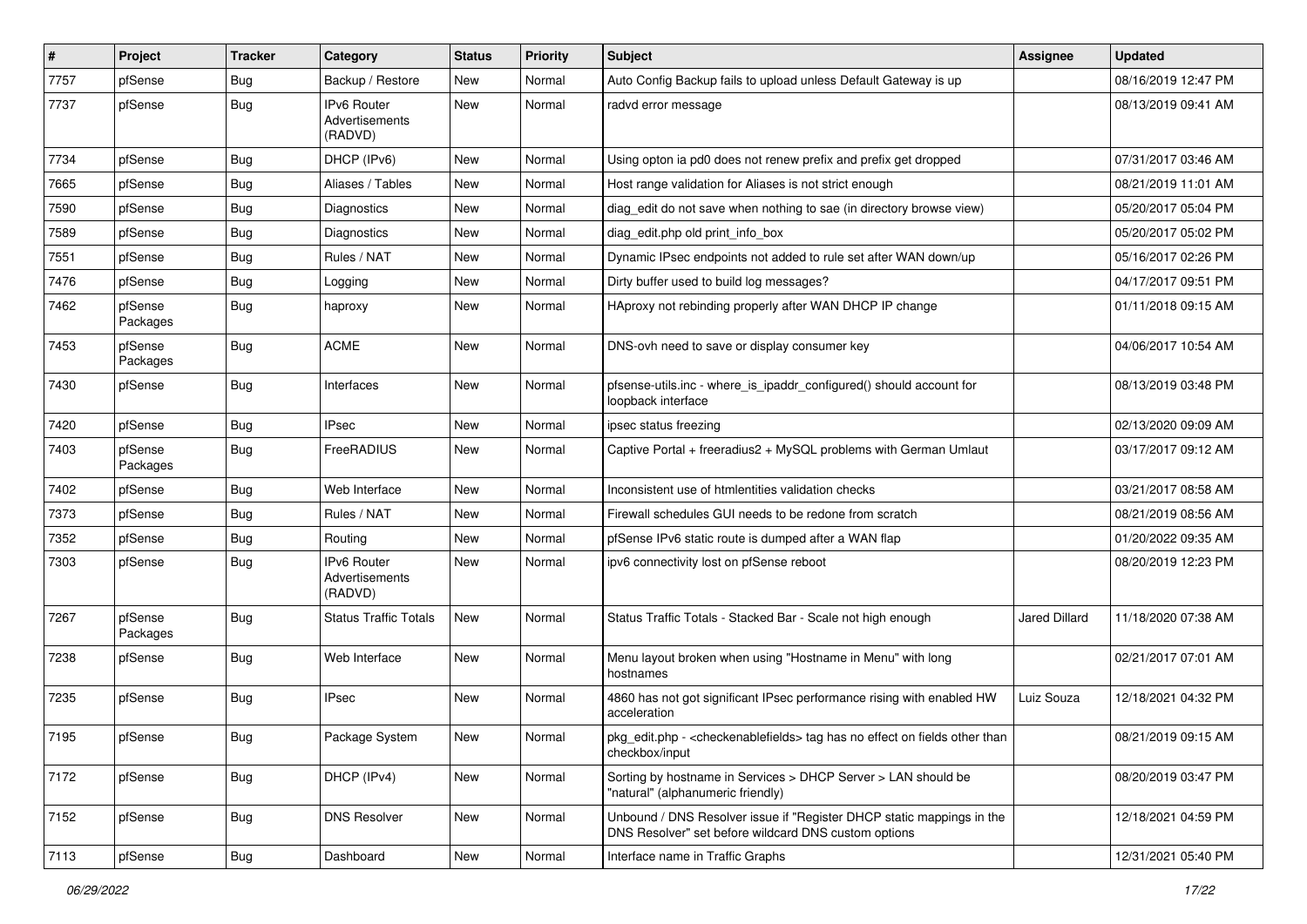| $\vert$ # | Project             | <b>Tracker</b> | Category                                 | <b>Status</b> | <b>Priority</b> | <b>Subject</b>                                                                                                                                         | Assignee   | <b>Updated</b>      |
|-----------|---------------------|----------------|------------------------------------------|---------------|-----------------|--------------------------------------------------------------------------------------------------------------------------------------------------------|------------|---------------------|
| 7082      | pfSense             | <b>Bug</b>     | Package System                           | New           | Normal          | pkg edit.php - impossible to use default value with rowhelperfield                                                                                     |            | 08/21/2019 09:15 AM |
| 7040      | pfSense             | Bug            | Interfaces                               | <b>New</b>    | Normal          | Issue when disabling an interface                                                                                                                      |            | 12/26/2016 02:56 AM |
| 6993      | pfSense             | <b>Bug</b>     | OpenVPN                                  | <b>New</b>    | Normal          | OpenVPN status error during CARP state transition                                                                                                      | James Webb | 12/31/2021 05:44 PM |
| 6977      | pfSense             | <b>Bug</b>     | Interfaces                               | <b>New</b>    | Normal          | VLAN traffic is erroneously counted as underlying iface (untagged) traffic                                                                             |            | 08/13/2019 02:56 PM |
| 6926      | pfSense             | <b>Bug</b>     | UPnP/NAT-PMP                             | <b>New</b>    | Normal          | Miniupnp advertising expired IPv6 address                                                                                                              |            | 01/15/2022 08:29 PM |
| 6861      | pfSense<br>Packages | Bug            | haproxy                                  | <b>New</b>    | Normal          | Ha-Proxy duplicated backend used in place of original backend                                                                                          |            | 02/18/2019 05:30 PM |
| 6823      | pfSense             | Bug            | Interfaces                               | <b>New</b>    | Normal          | No connectivity after changing link state to UP                                                                                                        |            | 04/21/2022 12:39 PM |
| 6803      | pfSense             | <b>Bug</b>     | Web Interface                            | <b>New</b>    | Normal          | CSRF timeout occurs when it (probably) shouldn't                                                                                                       |            | 11/03/2016 09:43 PM |
| 6799      | pfSense             | Bug            | Rules / NAT                              | <b>New</b>    | Normal          | Using NOT (!) with interface subnet macros results unexpected traffic<br>passing when multiple subnets are included in the macro (i.e. VIP<br>subnets) |            | 02/07/2022 02:18 PM |
| 6784      | pfSense<br>Packages | <b>Bug</b>     | haproxy                                  | New           | Normal          | HAProxy version .48 will not use URL Table Alias for front end listener                                                                                |            | 02/18/2019 05:32 PM |
| 6691      | pfSense             | <b>Bug</b>     | DHCP (IPv6)                              | <b>New</b>    | Normal          | dhcp6c quits after only two tries if no response was received                                                                                          |            | 12/07/2020 04:25 PM |
| 6627      | pfSense             | <b>Bug</b>     | Rules / NAT                              | <b>New</b>    | Normal          | floating tab match rules ignore quick action so should be removed                                                                                      |            | 07/18/2016 02:15 PM |
| 6541      | pfSense             | Bug            | IPv6 Router<br>Advertisements<br>(RADVD) | <b>New</b>    | Normal          | IPv6 RAs always include on-link prefix; clients may not use DHCPv6<br>managed addresses                                                                |            | 08/13/2019 03:23 PM |
| 6521      | pfSense<br>Packages | <b>Bug</b>     | squidguard                               | New           | Normal          | pfsense 2.3.1 squidguard -> Groups ACL -> Target Rules List missing                                                                                    |            | 06/25/2016 10:49 PM |
| 6481      | pfSense             | Bug            | <b>IPsec</b>                             | <b>New</b>    | Normal          | loading EAP_RADIUS method failed                                                                                                                       |            | 03/24/2020 04:25 PM |
| 6471      | pfSense<br>Packages | <b>Bug</b>     | squidguard                               | <b>New</b>    | Normal          | pfsense 2.3.1 squidguard -> common ACL -> Target Rules List missing                                                                                    |            | 06/08/2016 06:22 PM |
| 6398      | pfSense             | Bug            | Configuration<br>Backend                 | <b>New</b>    | Normal          | If config cannot be loaded due to corruption or bug, it isn't handled<br>gracefully (just stops)                                                       |            | 08/13/2019 01:23 PM |
| 6321      | pfSense             | <b>Bug</b>     | L2TP                                     | <b>New</b>    | Normal          | Problem with connecting I2tp over ipsec from android and windows                                                                                       |            | 11/13/2020 11:01 AM |
| 6295      | pfSense             | Bug            | <b>Traffic Shaper</b><br>(Limiters)      | <b>New</b>    | Normal          | Crash upon applying CODELQ to untagged parent interface when also<br>applied to daughter VLAN                                                          | Luiz Souza | 08/20/2019 02:44 PM |
| 6289      | pfSense             | <b>Bug</b>     | Interfaces                               | New           | Normal          | IPv6 address not given to track6 interfaces on create                                                                                                  |            | 12/30/2021 04:17 AM |
| 6186      | pfSense             | <b>Bug</b>     | Services                                 | New           | Normal          | race conditions in service startup                                                                                                                     |            | 04/21/2022 12:39 PM |
| 6083      | pfSense<br>Packages | <b>Bug</b>     | Squid                                    | New           | Normal          | Suqid Realtime Monitor / Squid Cache Table not diplaying correctly                                                                                     |            | 12/06/2016 07:25 AM |
| 6051      | pfSense             | <b>Bug</b>     | DHCP (IPv6)                              | New           | Normal          | DHCPv6 Client Failure for additional WAN Address causes<br>2-seconds-service-restart-loop                                                              |            | 12/03/2020 01:08 AM |
| 6029      | pfSense             | Bug            | <b>XML Parser</b>                        | New           | Normal          | Unhelpful error messages in xmlparse*.inc and generally                                                                                                |            | 08/13/2019 12:52 PM |
| 5849      | pfSense             | Bug            | CARP                                     | New           | Normal          | Routing fail on CARP IPsec                                                                                                                             |            | 12/18/2021 04:41 PM |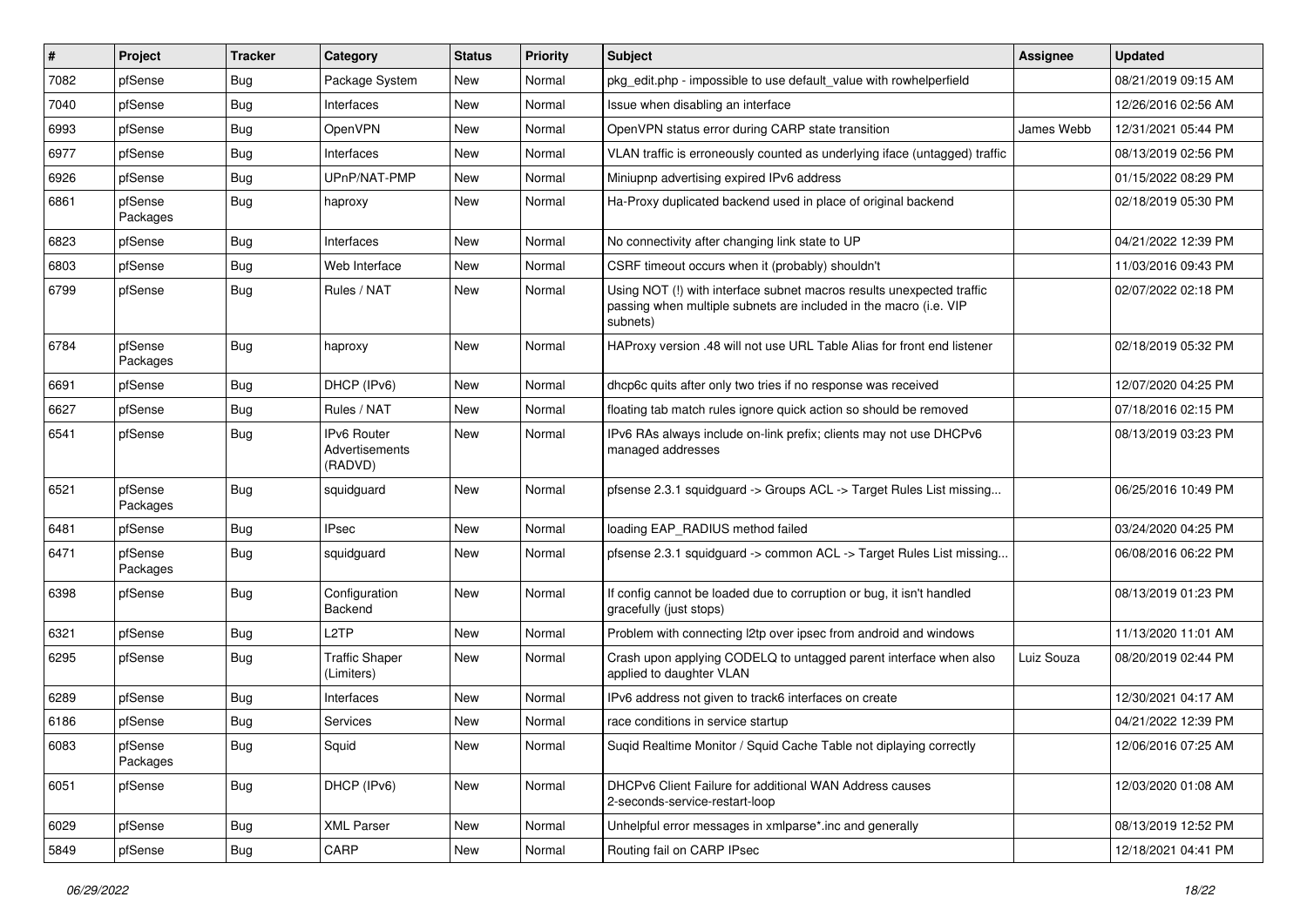| #    | Project             | <b>Tracker</b> | Category                        | <b>Status</b> | <b>Priority</b> | <b>Subject</b>                                                                                                  | <b>Assignee</b> | <b>Updated</b>      |
|------|---------------------|----------------|---------------------------------|---------------|-----------------|-----------------------------------------------------------------------------------------------------------------|-----------------|---------------------|
| 5786 | pfSense             | Bug            | Web Interface                   | New           | Normal          | Check WebConfigurator port for conflicts                                                                        |                 | 04/21/2022 12:39 PM |
| 5751 | pfSense<br>Packages | Bug            | squidguard                      | New           | Normal          | SquidGuard target categories not saved when long "Domain List" is<br>provided                                   |                 | 01/10/2016 08:55 AM |
| 5652 | pfSense             | Bug            | Authentication                  | New           | Normal          | Radius IETF Class Group Assignment - Incorrect Standard                                                         |                 | 08/13/2019 01:39 PM |
| 5629 | pfSense             | <b>Bug</b>     | <b>IPsec</b>                    | New           | Normal          | Allow for IPsec configuration using certs without a CA                                                          |                 | 12/31/2021 05:21 PM |
| 5367 | pfSense             | <b>Bug</b>     | Web Interface                   | New           | Normal          | Safari repeatedly tries to reload dashboard                                                                     | Jared Dillard   | 08/22/2016 11:08 AM |
| 5306 | pfSense             | Bug            | Package System                  | New           | Normal          | textarea fields should have linebreaks sanitized automatically on save                                          |                 | 03/03/2017 04:15 AM |
| 5253 | pfSense             | Bug            | <b>PPP</b> Interfaces           | New           | Normal          | 3gstats.php 100% CPU                                                                                            |                 | 01/08/2022 05:02 PM |
| 4740 | pfSense             | Bug            | Wireless                        | New           | Normal          | Intel wireless kernel panic in infrastructure mode with WPA                                                     |                 | 11/13/2020 08:38 AM |
| 4680 | pfSense             | Bug            | <b>DHCP Relay</b>               | New           | Normal          | DHCP relay does not work with DHCP server on other end of OpenVPN<br>tunnel                                     |                 | 05/05/2015 06:55 PM |
| 4604 | pfSense             | Bug            | <b>NTPD</b>                     | New           | Normal          | NTP time server entries may or may not work, depending upon interfaces<br>selected when configuring NTP service |                 | 12/11/2021 07:59 PM |
| 4479 | pfSense             | Bug            | <b>Operating System</b>         | New           | Normal          | Firewall rules won't match GRE interface after applying IPSEC transport<br>encryption on GRE tunnel             | Luiz Souza      | 08/20/2021 08:46 AM |
| 4467 | pfSense             | Bug            | <b>Traffic Shaper</b><br>(ALTQ) | New           | Normal          | Traffic Graphs shows wrong throughput when traffic shaping enabled                                              |                 | 02/23/2015 05:31 PM |
| 3771 | pfSense             | Bug            | DHCP (IPv4)                     | New           | Normal          | Webinterface and dhcpdcrashes with 500+ static leases                                                           |                 | 08/21/2019 09:26 AM |
| 3706 | pfSense             | <b>Bug</b>     | User Manager /<br>Privileges    | New           | Normal          | Permission order affects default page on limited accounts, but can't<br>reorder                                 |                 | 02/06/2016 04:10 AM |
| 3465 | pfSense             | Bug            | <b>Traffic Shaper</b><br>(ALTQ) | New           | Normal          | Editing Traffic Shaper queues causes status_queues.php error                                                    |                 | 02/19/2014 01:53 AM |
| 3404 | pfSense             | Bug            | DHCP (IPv4)                     | New           | Normal          | DHCP Server Fails to Start on Interfaces that are Slow to Come Online<br>During Boot                            |                 | 02/11/2014 05:09 PM |
| 3382 | pfSense             | <b>Bug</b>     | <b>IGMP Proxy</b>               | <b>New</b>    | Normal          | IGMPPROXY fails with more than 32 interfaces                                                                    |                 | 07/12/2016 11:01 PM |
| 3358 | pfSense             | Bug            | Package System                  | New           | Normal          | new version of <include_file> is not required during reinstall_all</include_file>                               |                 | 12/26/2014 12:13 PM |
| 3326 | pfSense             | <b>Bug</b>     | <b>PPP</b> Interfaces           | New           | Normal          | IPv6 only PPPoE connection                                                                                      |                 | 11/18/2013 09:37 AM |
| 3312 | pfSense             | Bug            | <b>IPsec</b>                    | New           | Normal          | Gateway on IPsec rules is not functional in pf                                                                  |                 | 01/28/2020 10:09 PM |
| 2367 | pfSense             | Bug            | Rules / NAT                     | <b>New</b>    | Normal          | display negate rules in firewall_rules.php and evaluate when added                                              |                 | 05/07/2012 06:11 PM |
| 2335 | pfSense             | <b>Bug</b>     | <b>Operating System</b>         | New           | Normal          | IGMPProxy and CARP Results in System Instability Upon Reboot                                                    |                 | 07/19/2014 10:25 PM |
| 2308 | pfSense             | Bug            | <b>Traffic Shaper</b><br>(ALTQ) | New           | Normal          | HFSC WebUI doesn't check for "Bandwidth" setting                                                                |                 | 12/04/2012 07:12 PM |
| 2138 | pfSense             | <b>Bug</b>     | <b>RRD Graphs</b>               | New           | Normal          | RRD Wireless graph broken in BSS mode                                                                           |                 | 02/06/2016 04:59 AM |
| 1890 | pfSense             | <b>Bug</b>     | Translations                    | New           | Normal          | No gettext support in console scripts                                                                           |                 | 08/13/2019 12:24 PM |
| 1849 | pfSense             | <b>Bug</b>     | <b>Traffic Shaper</b><br>(ALTQ) | New           | Normal          | Traffic shaper - By Queue view needs to show/use friendly inerface<br>names                                     |                 | 01/10/2022 08:10 AM |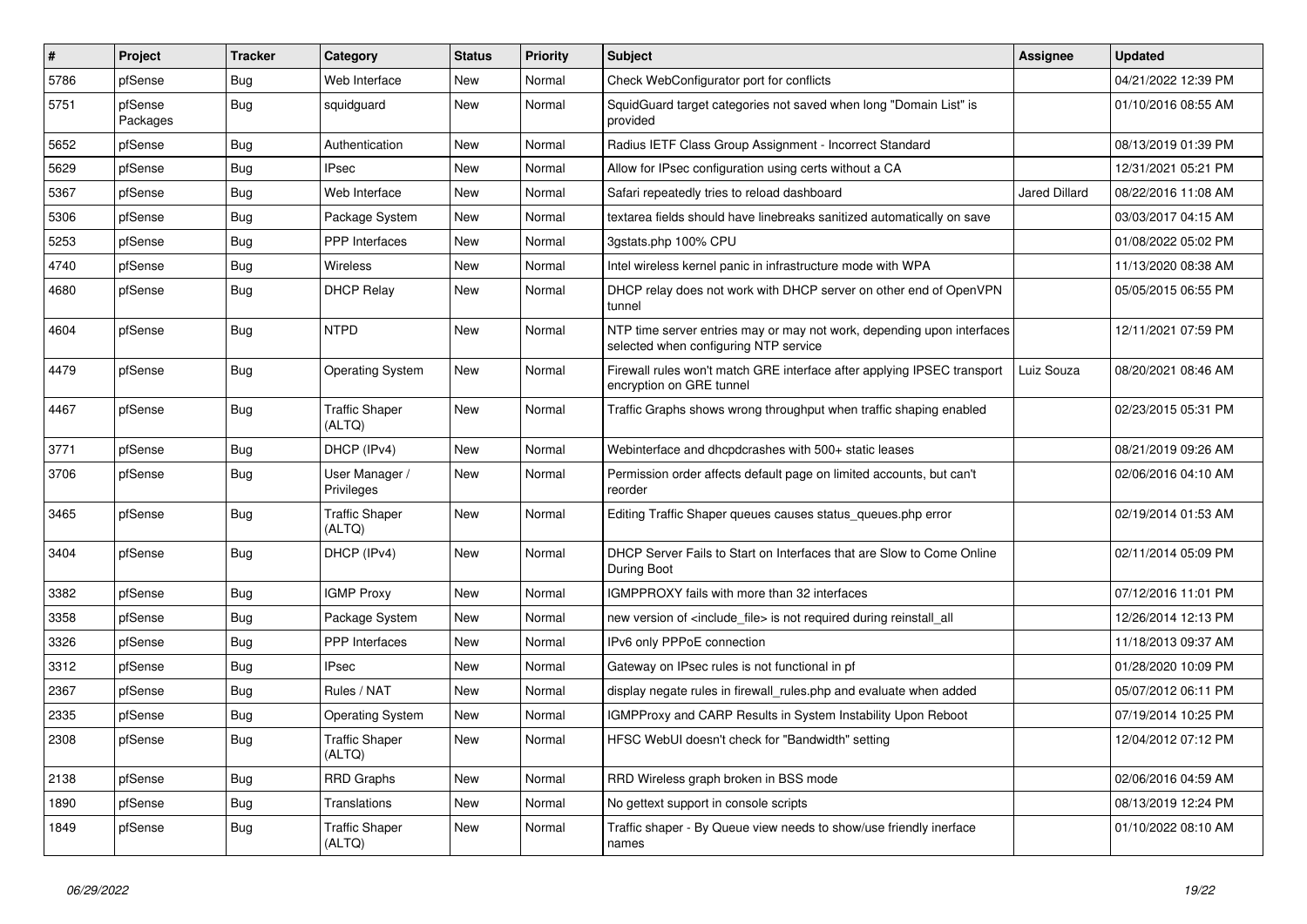| #     | Project             | <b>Tracker</b> | Category                 | <b>Status</b> | <b>Priority</b> | <b>Subject</b>                                                                                                  | <b>Assignee</b>      | <b>Updated</b>      |
|-------|---------------------|----------------|--------------------------|---------------|-----------------|-----------------------------------------------------------------------------------------------------------------|----------------------|---------------------|
| 1819  | pfSense             | <b>Bug</b>     | <b>DNS Resolver</b>      | New           | Normal          | DNS Resolver Not Registering DHCP Server Specified Domain Name                                                  | Luiz Souza           | 04/28/2022 01:53 PM |
| 1675  | pfSense             | Bug            | <b>Captive Portal</b>    | New           | Normal          | Captive portal logout problems with pop-up blockers.                                                            | <b>Jared Dillard</b> | 03/28/2016 01:37 PM |
| 1667  | pfSense             | Bug            | L <sub>2</sub> TP        | New           | Normal          | L2TP server does not respond properly from a CARP VIP                                                           |                      | 12/11/2021 07:43 PM |
| 1620  | pfSense<br>Packages | <b>Bug</b>     | Squid                    | New           | Normal          | Can't use transparent proxy when using bridge.                                                                  |                      | 10/07/2021 04:19 AM |
| 13248 | pfSense             | Regression     | DHCP (IPv6)              | New           | Normal          | IPv6 Router Advertisements runs when config.xml does not contain an<br>entry for the interface                  |                      | 06/05/2022 07:44 PM |
| 13156 | pfSense<br>Packages | Regression     | pfBlockerNG              | New           | Normal          | pfBlockerNG IP block stats do not work                                                                          |                      | 06/29/2022 07:00 AM |
| 12581 | pfSense             | Regression     | DHCP (IPv6)              | New           | Normal          | CARP IPv6 assigned address does not get advertised to endpoints with<br><b>RADV</b>                             |                      | 12/16/2021 02:34 PM |
| 12549 | pfSense             | Regression     | <b>IPsec</b>             | New           | Normal          | Per-user Mobile IPsec settings are not applied to connecting mobile<br>clients                                  | Jim Pingle           | 06/28/2022 12:01 PM |
| 12382 | pfSense             | Regression     | <b>OpenVPN</b>           | New           | Normal          | Certificate Depth checking creates OpenVPN micro-outages every time a<br>user authenticates after 2.5.2 upgrade |                      | 01/17/2022 04:17 AM |
| 11634 | pfSense<br>Packages | Regression     | <b>BIND</b>              | New           | Normal          | bind hangs when pfsense is reconnecting as an openvpn client to a TUN<br>openvpn server                         |                      | 03/14/2021 07:23 AM |
| 13305 | pfSense             | Feature        | Certificates             | <b>New</b>    | Normal          | Certificate Revocation page should show expiration date                                                         |                      | 06/27/2022 10:26 AM |
| 13297 | pfSense             | Feature        | Routing                  | New           | Normal          | Support for Gateway Groups as Static Route destinations                                                         |                      | 06/24/2022 07:41 AM |
| 13296 | pfSense             | Feature        | DHCP (IPv6)              | New           | Normal          | Add support for DHCP6 OPTION_PD_EXCLUDE (RFC 6603)                                                              |                      | 06/24/2022 10:10 PM |
| 13293 | pfSense             | Feature        | <b>OpenVPN</b>           | New           | Normal          | Option to set auth-gen-token in OpenVPN GUI                                                                     |                      | 06/21/2022 02:35 PM |
| 13292 | pfSense<br>Packages | Feature        | <b>ACME</b>              | New           | Normal          | Separator                                                                                                       |                      | 06/21/2022 12:06 PM |
| 13287 | pfSense             | Feature        | Configuration<br>Backend | New           | Normal          | Encode OpenVPN Custom Options                                                                                   |                      | 06/20/2022 10:33 AM |
| 13284 | pfSense<br>Packages | Feature        | FreeRADIUS               | <b>New</b>    | Normal          | Option to define "Issuer" in OPT configuration.                                                                 | Jakob<br>Nordgarden  | 06/19/2022 12:10 PM |
| 13264 | pfSense             | Feature        | <b>IPsec</b>             | New           | Normal          | IPSec Phase2 select multiple PFS key groups                                                                     |                      | 06/10/2022 04:29 PM |
| 13260 | pfSense             | Feature        | Authentication           | New           | Normal          | Add support for OpenVPN static-challenge                                                                        |                      | 06/09/2022 02:04 PM |
| 13256 | pfSense             | Feature        | DHCP (IPv4)              | New           | Normal          | Better handling of duplicate IPs in static DHCP assignments                                                     |                      | 06/11/2022 04:51 PM |
| 13246 | pfSense<br>Packages | Feature        | iperf                    | New           | Normal          | iperf3 service controls do not work                                                                             |                      | 06/05/2022 06:51 PM |
| 13244 | pfSense             | Feature        | Web Interface            | New           | Normal          | Add help text under Timezone settings in the GUI                                                                |                      | 06/03/2022 01:00 PM |
| 13242 | pfSense             | Feature        | Gateway Monitoring       | New           | Normal          | Enhancements to static route creation/deletion for dpinger monitor IPs                                          |                      | 06/03/2022 11:20 AM |
| 13207 | pfSense<br>Packages | Feature        | pfBlockerNG              | New           | Normal          | The feed column on the Alerts page is confusing                                                                 |                      | 05/24/2022 04:56 AM |
| 13201 | pfSense<br>Packages | Feature        | pfBlockerNG              | New           | Normal          | Add FireHol Security IP Feeds                                                                                   |                      | 05/23/2022 06:34 AM |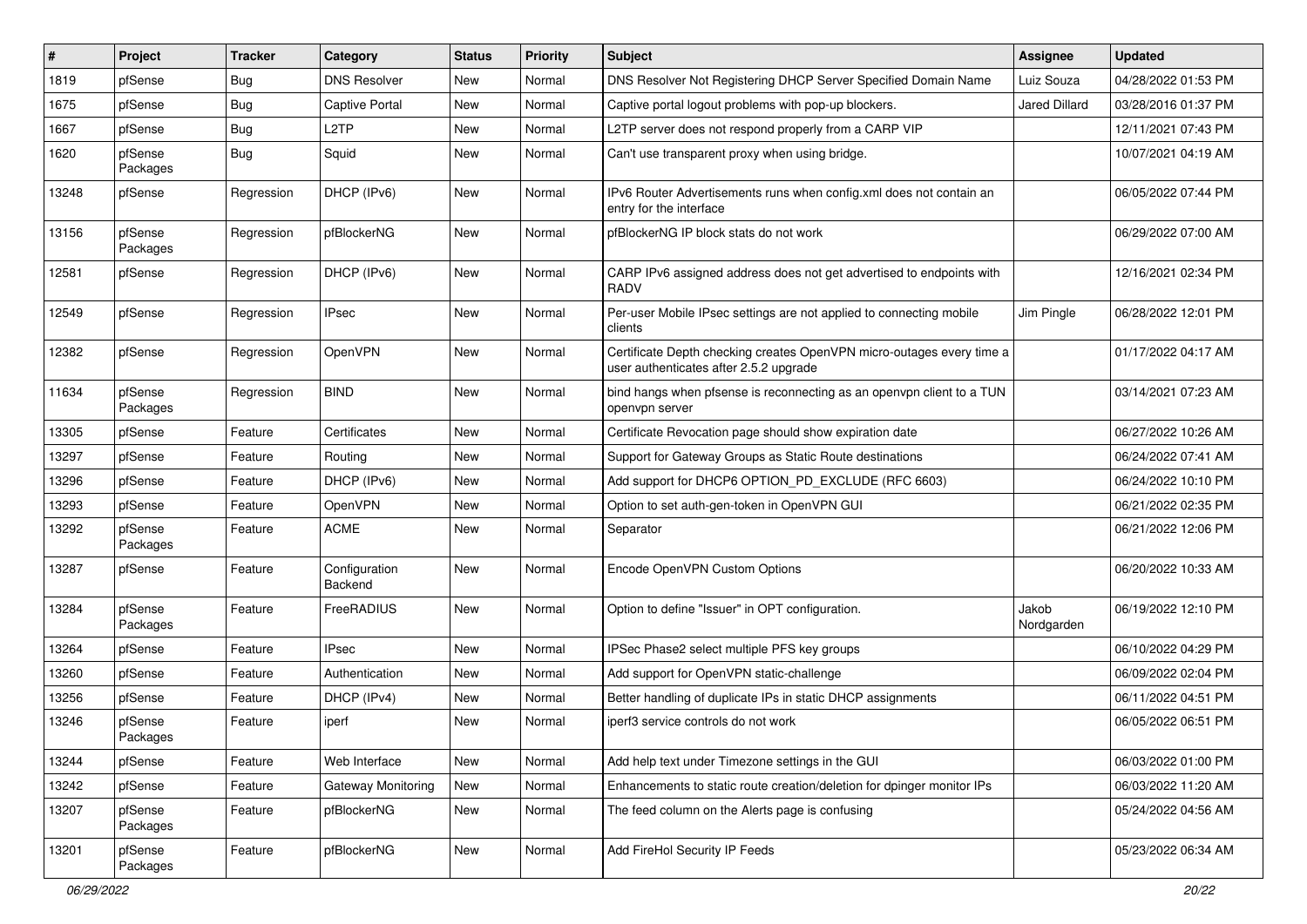| #     | Project             | <b>Tracker</b> | Category               | <b>Status</b> | Priority | <b>Subject</b>                                                                                  | <b>Assignee</b>     | <b>Updated</b>      |
|-------|---------------------|----------------|------------------------|---------------|----------|-------------------------------------------------------------------------------------------------|---------------------|---------------------|
| 13200 | pfSense<br>Packages | Feature        | pfBlockerNG            | <b>New</b>    | Normal   | Custom DNS Servers for Alert settings                                                           |                     | 05/23/2022 06:16 AM |
| 13199 | pfSense<br>Packages | Feature        | pfBlockerNG            | <b>New</b>    | Normal   | Feed groups should not have the first listing in the group bar                                  |                     | 05/23/2022 06:03 AM |
| 13198 | pfSense<br>Packages | Feature        | pfBlockerNG            | <b>New</b>    | Normal   | Dark Theme Styling issues - Alerts White bar                                                    |                     | 05/23/2022 06:05 AM |
| 13197 | pfSense<br>Packages | Feature        | pfBlockerNG            | <b>New</b>    | Normal   | Put a Single donation link and a proper patreon lin in the pfBlocker<br>Support Banner / Widget |                     | 05/23/2022 05:35 AM |
| 13196 | pfSense<br>Packages | Feature        | pfBlockerNG            | <b>New</b>    | Normal   | remove NoVirusThanks feed                                                                       |                     | 05/23/2022 06:05 AM |
| 13195 | pfSense<br>Packages | Feature        | pfBlockerNG            | <b>New</b>    | Normal   | Dedicated website for Feed mangement - Community Driven                                         |                     | 05/23/2022 05:22 AM |
| 13138 | pfSense<br>Packages | Feature        | pfBlockerNG            | <b>New</b>    | Normal   | DNS over HTTPS/TLS Blocking should be removed from SafeSearch                                   |                     | 05/07/2022 02:52 AM |
| 13137 | pfSense<br>Packages | Feature        | pfBlockerNG            | <b>New</b>    | Normal   | ckuethe/doh-blocklist.txt add to DoH feeds                                                      |                     | 05/07/2022 02:39 AM |
| 13136 | pfSense<br>Packages | Feature        | pfBlockerNG            | <b>New</b>    | Normal   | Add crypt0rr DNS-over-HTTPS (DOH) provider list feeds                                           |                     | 05/07/2022 02:27 AM |
| 13135 | pfSense<br>Packages | Feature        | pfBlockerNG            | <b>New</b>    | Normal   | Add dibdot DoH-IP-blocklists feeds                                                              | <b>Viktor Gurov</b> | 05/08/2022 01:50 AM |
| 13091 | pfSense             | Feature        | OpenVPN                | <b>New</b>    | Normal   | RFE: Ability to specify the order of OpenVPN Authentication servers                             |                     | 04/22/2022 04:30 PM |
| 13054 | pfSense             | Feature        | Package System         | <b>New</b>    | Normal   | Package plugin hook for web server configuration stanzas                                        | Jim Pingle          | 04/12/2022 03:04 PM |
| 13044 | pfSense<br>Packages | Feature        | Mail report            | <b>New</b>    | Normal   | Customized reporting                                                                            |                     | 04/11/2022 09:22 AM |
| 13039 | pfSense<br>Packages | Feature        | AWS VPC                | <b>New</b>    | Normal   | Handle transit gateway VPNs in the AWS VPN wizard                                               |                     | 04/11/2022 07:31 AM |
| 13017 | pfSense             | Feature        | Packet Capture         | <b>New</b>    | Normal   | Packet capture: add preview results while capture is running                                    |                     | 04/09/2022 11:08 AM |
| 13009 | pfSense             | Feature        | <b>OpenVPN</b>         | <b>New</b>    | Normal   | Add option for multiple remote addresses to OpenVPN Client                                      |                     | 03/31/2022 12:42 PM |
| 12918 | pfSense<br>Packages | Feature        | pfBlockerNG            | New           | Normal   | pfBlockerNG-devel changes from xmlrpc sync do not take effect<br>immediately                    |                     | 03/07/2022 02:29 PM |
| 12909 | pfSense<br>Packages | Feature        | Suricata               | <b>New</b>    | Normal   | Convert Suricata GeoIP Lookup feature on ALERTS tab to use local<br>GeoIP2 database             | <b>Viktor Gurov</b> | 03/07/2022 08:28 AM |
| 12903 | pfSense             | Feature        | Notifications          | <b>New</b>    | Normal   | alternative authentication methods for email notifications?                                     |                     | 03/07/2022 07:52 AM |
| 12889 | pfSense<br>Packages | Feature        | <b>FRR</b>             | <b>New</b>    | Normal   | FRR GUI add set ipv6 next-hop global                                                            |                     | 03/02/2022 06:10 AM |
| 12874 | pfSense             | Feature        | <b>OpenVPN</b>         | <b>New</b>    | Normal   | OpenVPN RADIUS Framed-Pool                                                                      |                     | 02/25/2022 02:24 PM |
| 12860 | pfSense<br>Packages | Feature        | New Package<br>Request | <b>New</b>    | Normal   | add mmc-utils package to all images                                                             |                     | 02/24/2022 07:18 AM |